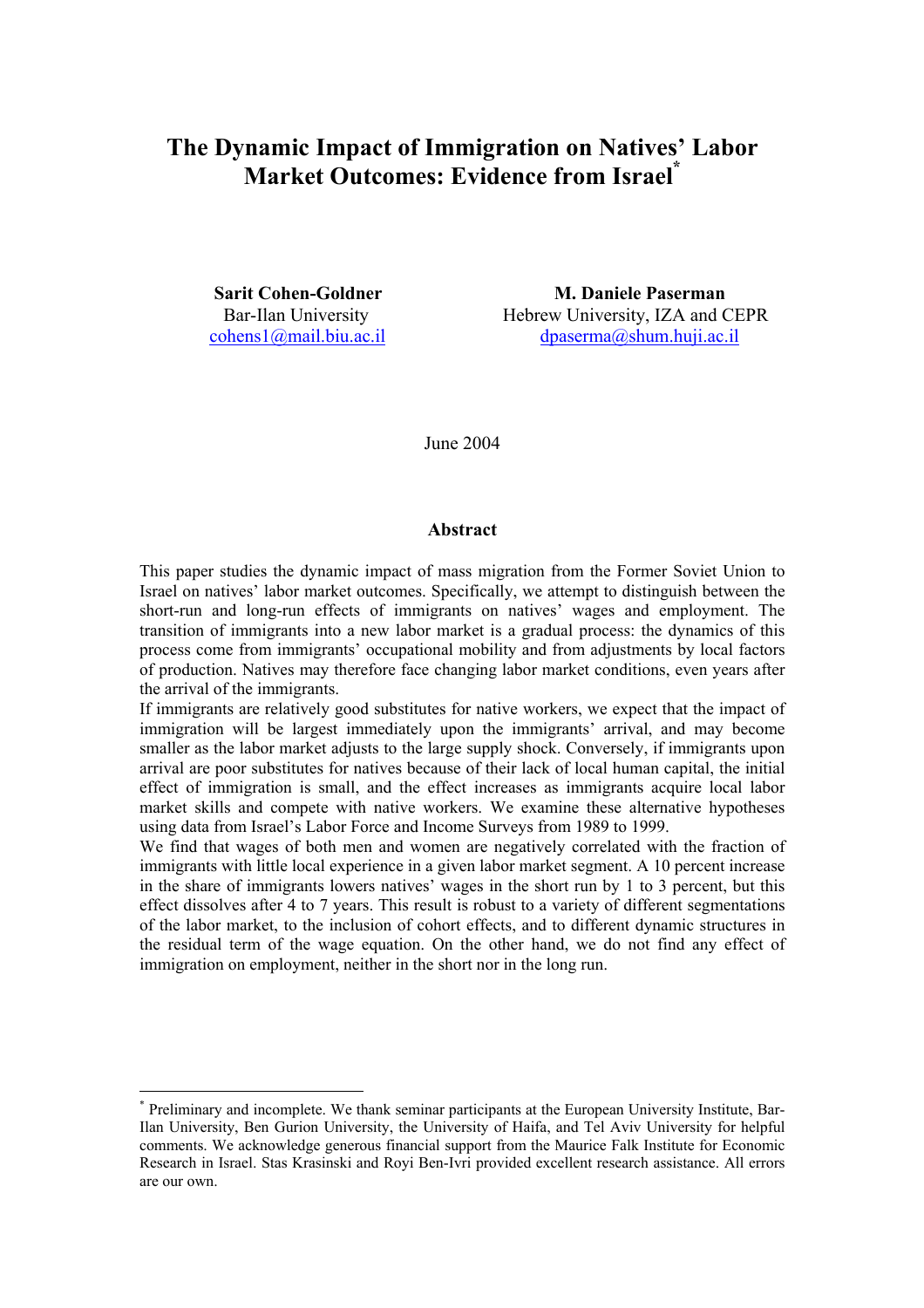### **1. Introduction**

As immigration continues to rise throughout the Western world, the question of the economic impact of immigration on the host country labor market is moving to the center of the public debate. The concern that competition from immigrants may hurt the wages and employment prospects of low skilled natives is among the factors that drive negative attitudes toward immigrants in Europe and the  $USA<sup>1</sup>$  Despite this widespread sentiment, the economic literature has failed to find conclusive evidence for an adverse effect of immigration on natives' labor market outcomes. In this paper, we try to shed additional light on this issue by studying the impact of the mass migration to Israel of the 1990s. From 1989 to 2000 more than 1 million Jews migrated from the former Soviet-Union (FSU) to Israel, increasing its population and labor force by extraordinary magnitude.

The main novel feature of our work is the attempt to distinguish between the short and long run effects of immigration on the labor market. Much of the existing literature has assumed that the effect of a given immigration wave is uniform over time. However, there are reasons to believe that this is not the case. For example, if immigrants are relatively close substitutes to natives when they land in the host country, we would expect to see an immediate impact on wages and employment, as the stock of capital and other factors of production are fixed in the short run. However, as time goes by, capital and labor adjust, so that the medium and long run response will be smaller, and, under certain assumptions, potentially even zero. An alternative possibility is that upon arrival, immigrants are poor substitutes for native workers, since their imported human capital is not transferable to the host economy (Friedberg, 2000; Eckstein and Weiss, 2003). Therefore, the immediate impact of immigration on natives' labor market outcomes is close to zero; nevertheless, as immigrants acquire local labor market skills, they compete with native workers, so that the medium and long run effects on natives' outcomes might be substantial.

 $\overline{a}$ 

<sup>&</sup>lt;sup>1</sup> Bauer, Lofstrom and Zimmermann (2000).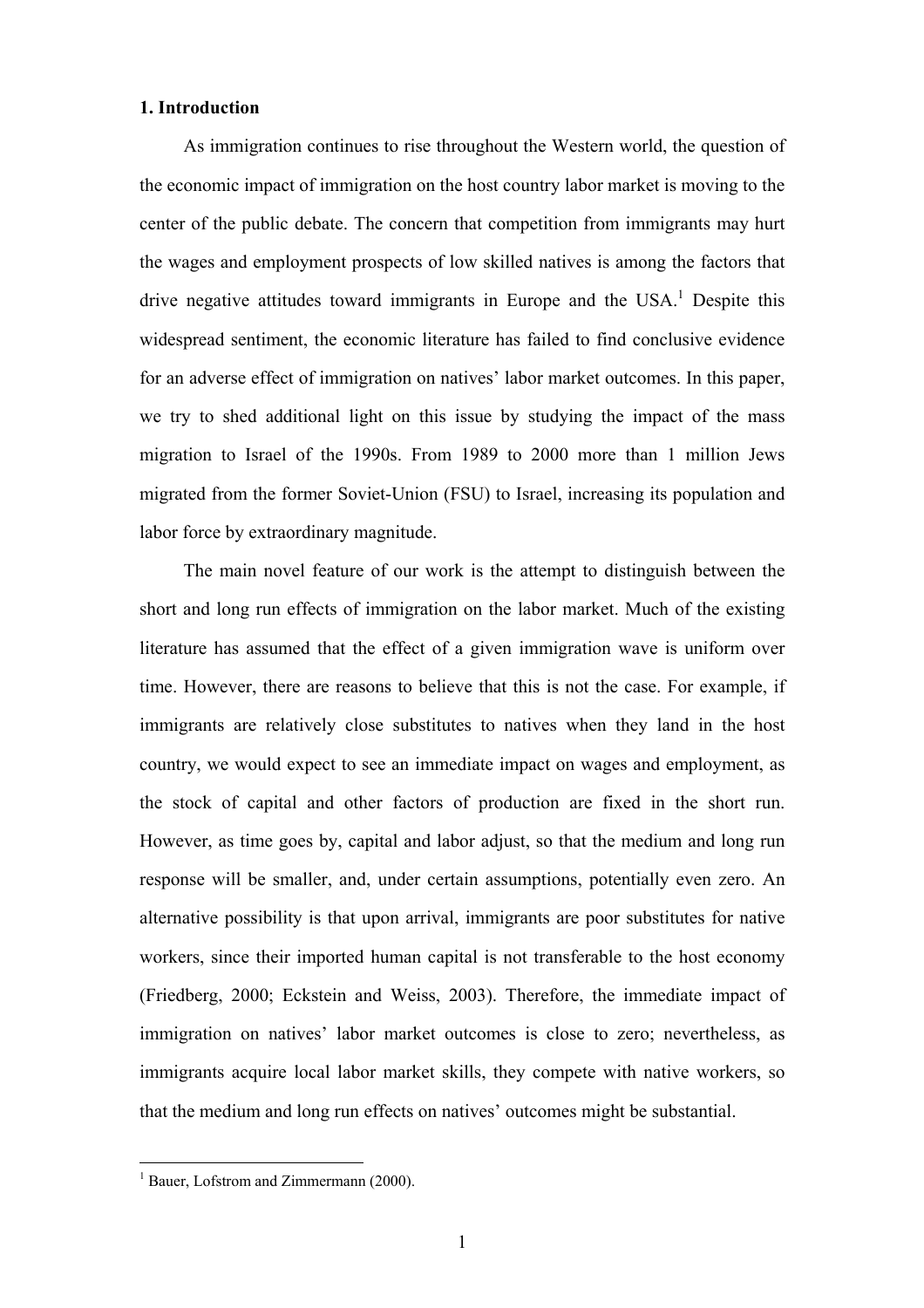To tease out these alternative hypotheses, we set up an econometric framework that allows immigrants with different levels of local labor market experience to have different effects on natives' labor market outcomes. The transition of immigrants into a new labor market is a gradual process: the dynamics of this process come from immigrants' occupational mobility and from adjustments by local factors of production. Therefore, natives may face changing labor market conditions, even years after the arrival of the immigrants. While most previous studies implicitly assume that the effect of immigration is homogeneous over time (regardless of whether the time frame of analysis is two or ten years after the arrival of immigrants), we adopt a more flexible approach that nests this conventional assumption. The analysis is feasible given the availability of detailed information on immigration dates in the Israeli data, and the sheer size of the immigration wave, that allows us to observe a sufficiently large amount of immigrants with different amounts of tenure in each labor market segment.

Recognizing that immigrants do not allocate themselves randomly across different labor market segments, we estimate the model using alternative assumptions about the structure of the error term. Specifically, we include segment-specific fixed effects, a segment-specific linear time trend, and higher level fixed effects interacted with a full set of time dummies to control for the potential correlation between immigrant concentration and unobserved labor market conditions. We use data from Israel's Labor Force and Income Surveys from 1989 to 1999, and we estimate the impact of the percentage of immigrants in an individual's well-defined labor market segment on natives' wages and employment. Following the recent criticisms of the local labor market approach (Borjas, Freeman and Katz, 1996; Borjas 2003), we take particular care to define the segments in such a way that they can be viewed as isolated markets with limited possibilities for native workers to move between them. We consider five definitions of labor market segments in which immigrants and natives may compete: (a) 2-digit occupation cells, (b) residential district interacted with 1-digit occupation, (c) schooling interacted with 1-digit occupation, (d) 1-digit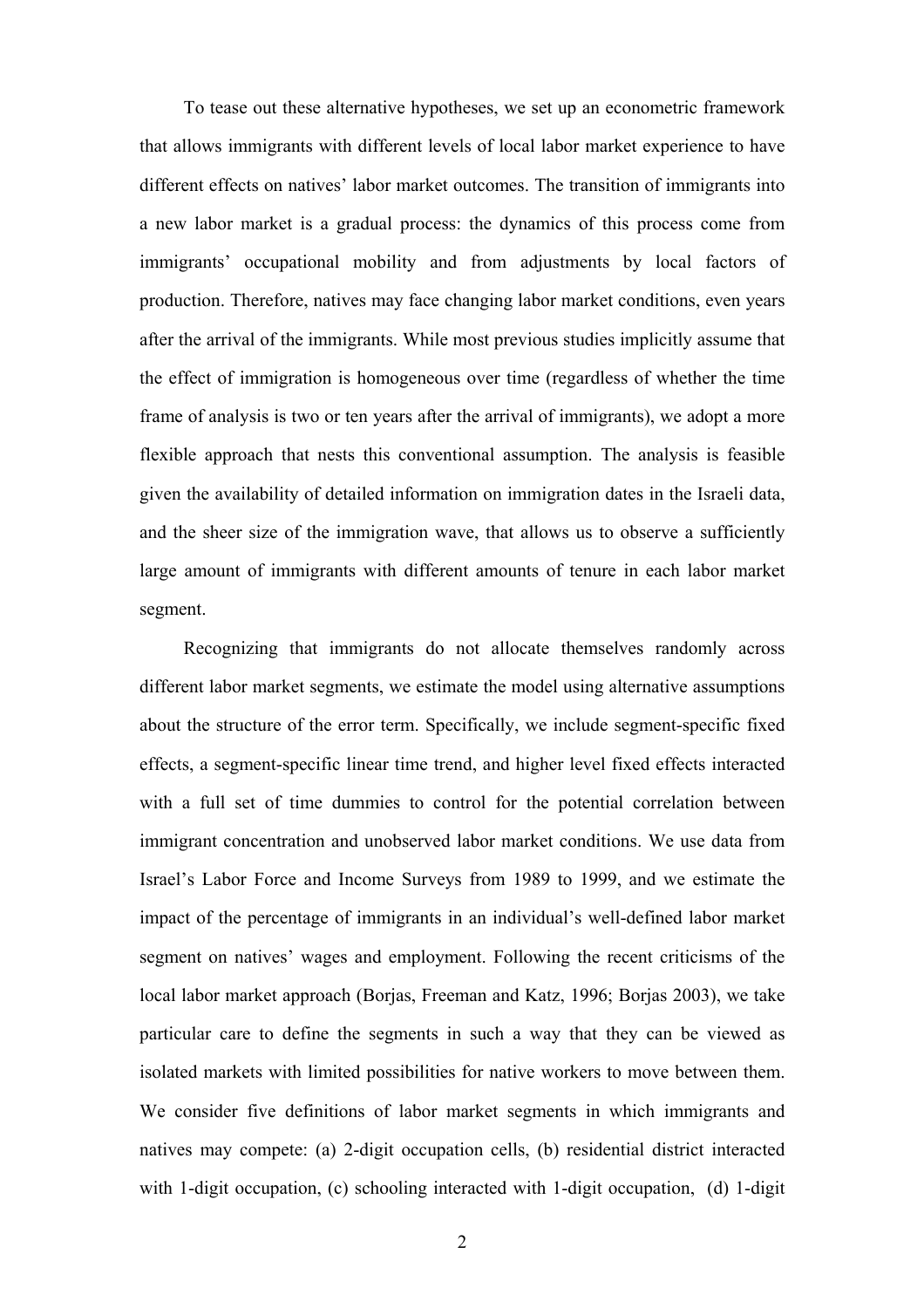industry interacted with 1-digit occupation and (e) schooling interacted with experience**.**

Our results indicate that immigration has an adverse short run impact on wages of both men and women, but the effect dissolves in the medium and long run. This result is robust to a variety of different segmentations of the labor market and to alternative structures of the error term. Our preferred estimates suggest that a 10 percent increase in the share of immigrants lowers natives' wages in the short run by 1 to 3 percent. On the other hand, we do not find an effect of immigration on employment, neither in the short nor in the long run.

Our paper is related to the large literature on immigrants' impact on natives' outcomes. It is natural to expect that a large migration wave would have an adverse effect on employment rates and wages of native workers. However, various studies, both in Israel and elsewhere, typically find little or no such effect. Friedberg (2001) studied the impact of FSU immigrants in Israel on the 1989-1994 changes in natives' wages. Taking an instrumental variable approach to control for the occupational selectivity of the immigrants, she shows that the mass migration had no effect on the wages of veteran Israelis. Friedberg's results are consistent with much of the international evidence accumulated on the impact of immigration on host country wages and employment. A number of studies exploit variation in immigrant rates across United States cities and over time to measure the impact of immigration on local labor market outcomes (Altonji and Card, 1991; Goldin, 1994). These studies typically conclude that immigration had little or no adverse impact on natives' wages and employment. Pischke and Velling (1997) obtain similar results when looking at variation in immigrant rates across German counties. LaLonde and Topel (1991) exploit variation in the timing of immigration across localities to analyze the dynamic substitution patterns between new and older cohorts of immigrants. They find that older immigrants' wages are negatively affected by immigration, whereas natives' wages are not. Other studies, which focused on natural experiments generated by political factors in the origin country (Card, 1990; Hunt, 1992; Carrington and de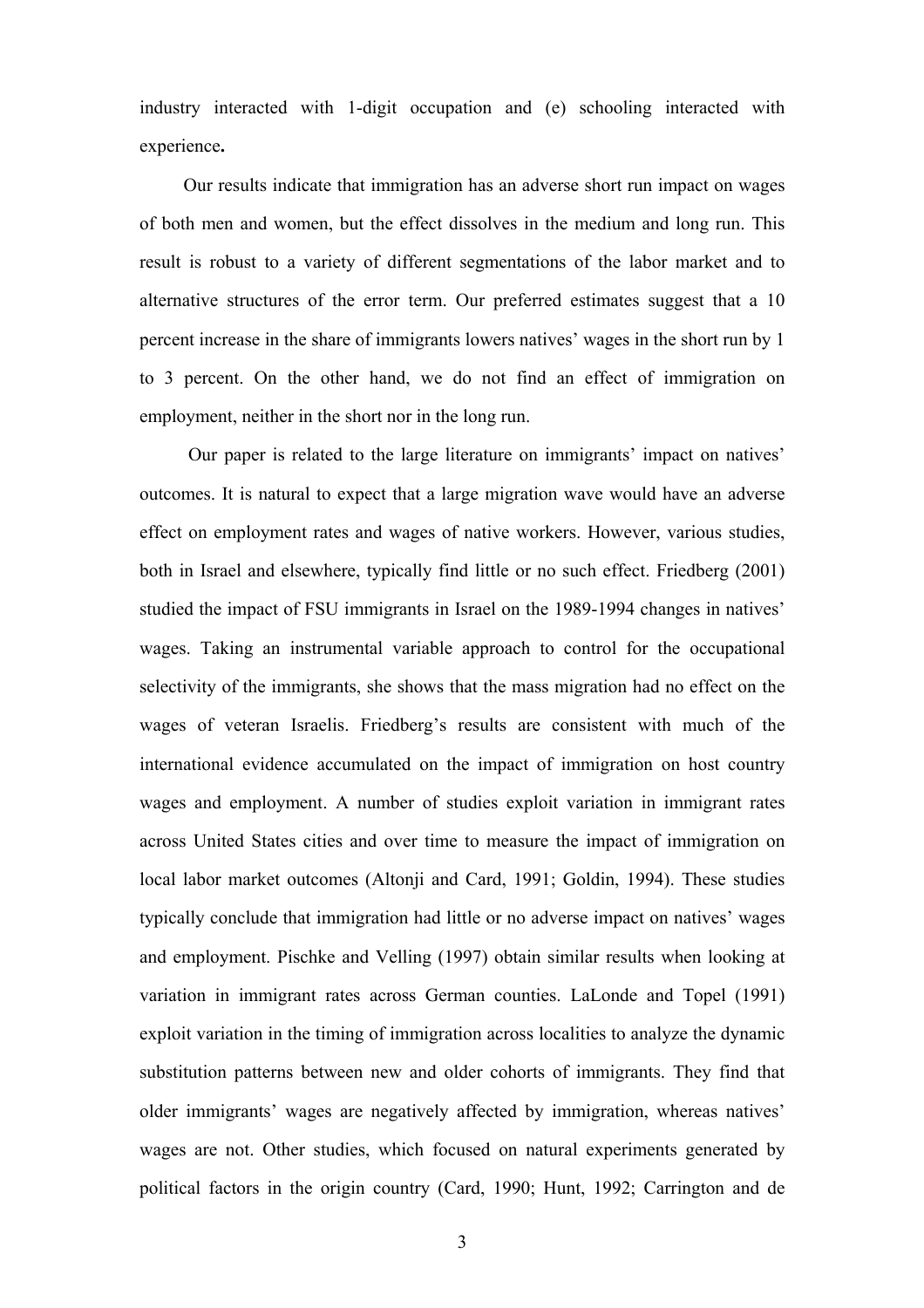Lima, 1996), also found surprisingly little effects of migration. Angrist and Kugler (2003) focus on the correlation between institutions (such as employment protection, wage rigidities etc.) and the displacement effects of immigration across European countries. In contrast to previous studies, they do find that reduced flexibility may lead to a larger adverse effect of immigrants on natives' employment.

The cross-market approach has recently been criticized by Borjas, Freeeman and Katz (1996). They argue that that an increase in the labor supply in a certain city (due to immigration) could be diffused across the economy by intercity trade, movements of capital or by outflows of natives. Acknowledging this problem, a recent paper by Card (2001) assumes that immigrants and natives are perfect substitutes within occupations and cities. Under this assumption, he does find that occupation-specific wages and employment rates are systematically lower in cities with higher relative supplies of workers in a given occupation. Similarly, Borjas (2003) uses only variation in the human capital mix (determined by schooling and experience) of immigrants to study the effect of immigration on different groups of natives; he finds that, within groups, immigrants did have an adverse effect on wages and employment opportunities of natives.

The remainder of the paper is organized as follows: the next section gives a brief account of the absorption of FSU immigrants in the Israeli labor market, and presents some preliminary evidence on the short and long run responses of wages and employment of natives. In Section 3 we present estimates on the effects of immigration on native outcomes assuming that the effect is homogeneous over time. In Section 4 we present and estimate the dynamic model and its outcomes. Section 5 concludes.

### **2. Background and Data**

#### *Mass Migration to Israel*

From late 1989 until 2001, over a million of immigrants from the FSU arrived in Israel, increasing its population and labor force by extraordinary rates. At the peak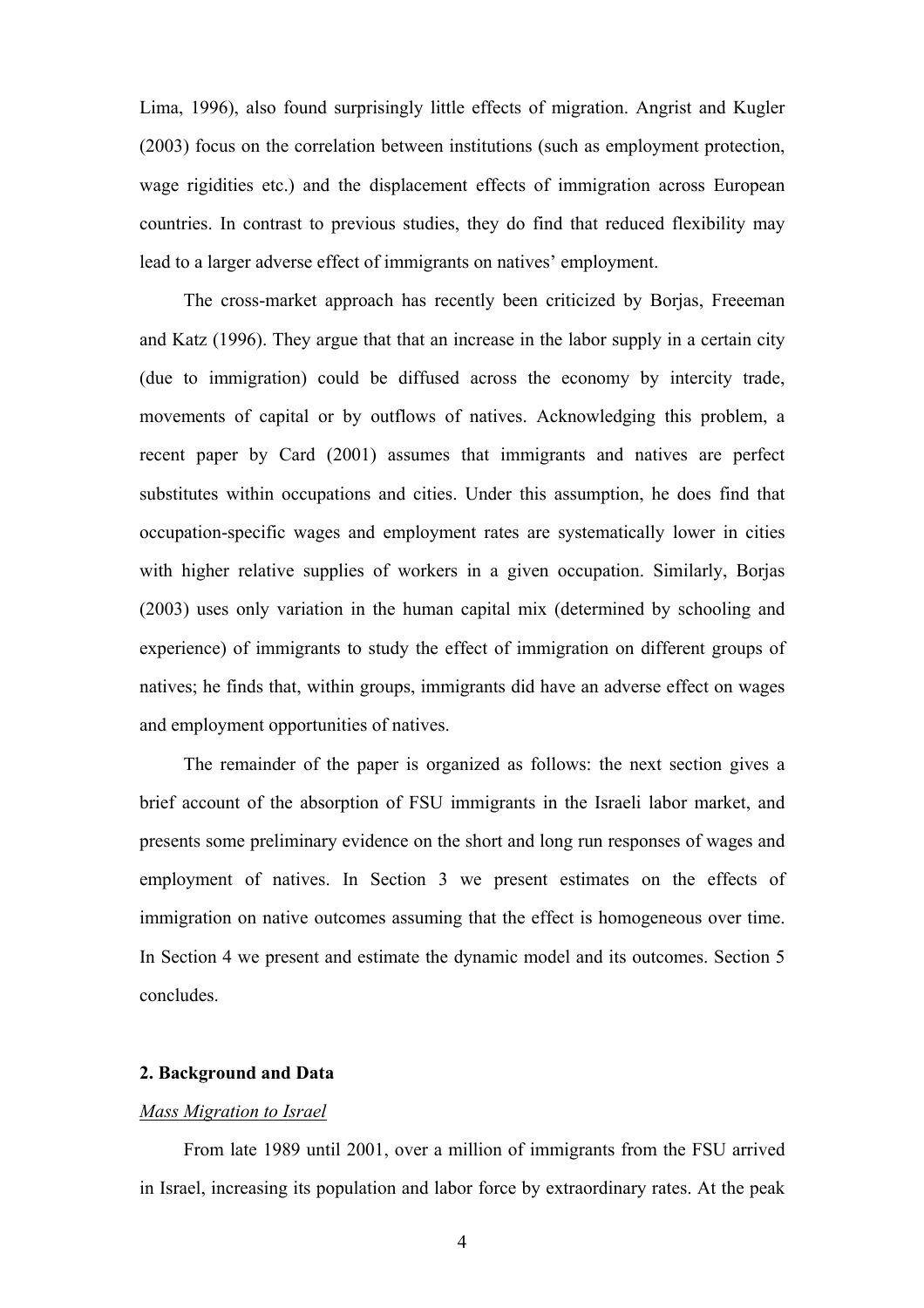of this wave during 1990 and 1991, over 330 thousand FSU Jews immigrated to Israel, increasing Israel's potential labor force by 8 percent and its population by 15 percent (see Figures 1a,  $1b<sup>2</sup>$ ). The most notable characteristic of these immigrants is their high level of education. Table 1 presents the educational distribution of male and female natives and immigrants by year of arrival. Over 69 percent of all FSU male and female immigrants had at least some college education and over 40 percent were college graduates. The share of college-educated natives, on the other hand, is only about 35 percent, and only 22 percent of natives are college graduates. Table 1 also reveals that immigrants who arrived in the early wave were, on the average, more educated than those who arrived in the later wave.

In Table 2 we present the one-digit occupational distribution of natives and immigrants in two sub-periods, 1989-1993 and 1994-1999. The Table shows that immigrants are more concentrated than natives in skilled industrial occupations and in unskilled occupations in both sub-periods and that the distribution of natives is almost unchanged between the two periods. At a first glance, there is no evidence that immigrants substantially affected the occupational distribution of natives. This is important for our empirical analysis because it lends credibility to our assumption that natives' ability to move between segments of the labor market defined by occupation is limited. Therefore, our results are not likely to be contaminated by native flows across skill groups. As for the distribution of immigrants, it is worthwhile to note that in the early period (1989-1993) they were more likely to be employed in unskilled occupations, probably reflecting the fact that the size of the initial wave was so large that for many immigrants it was difficult to find a job suitable to their skills.

In contrast to earlier waves of immigrants to Israel during the 50s and the 60s, FSU immigrants who arrived in the 90's could choose where to live right after arrival. Table 3 presents the residential distribution of immigrants and natives. The absolute majority of natives live in cities and metropolitan areas. The residential distribution of

 $\overline{a}$ 

<sup>&</sup>lt;sup>2</sup> The figures present the flow (1a) and the stock (1b) of immigrants at the ages of 25-64 as a percentage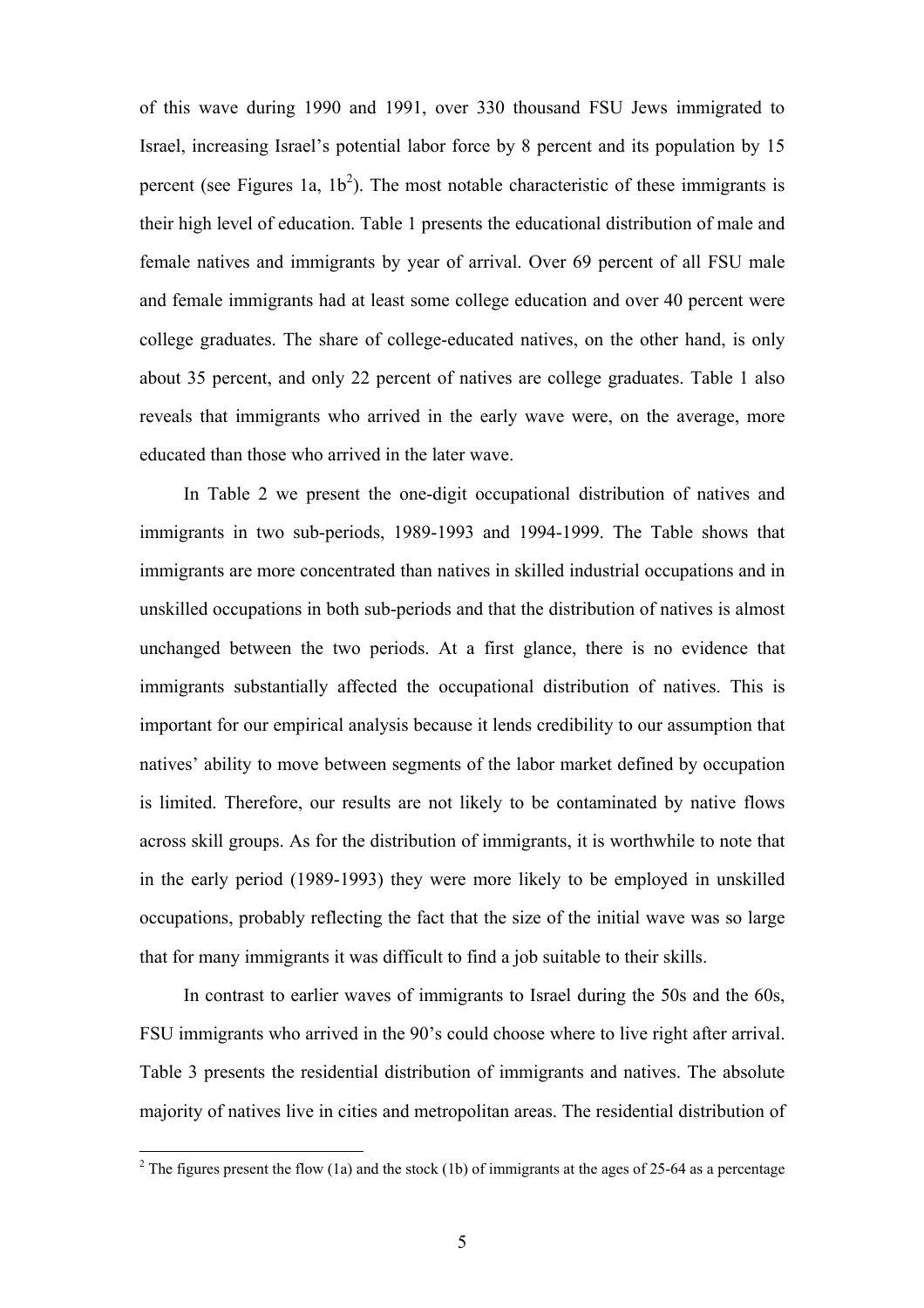immigrants is quite similar to that of natives except that they seem to prefer the South to the North. Moreover, in the second sub-period (1994-1999) immigrants are substantially more concentrated in the south than immigrants who arrived at the beginning of the 1990s. Once again, the residential distribution of natives seems relatively fixed.

We now turn to the analysis of Israeli natives' labor market outcomes during the 1990s. Figure 2 shows the evolution of male and female real hourly wages between 1987 and 1999, where the scale is 100 in 1987 for each gender. We see that for both males and females real wages fell substantially at the time the migration wave began. Female real wages returned to their 1989 level only in 1994, and after dipping in 1995, they continued to grow more or less steadily throughout the second part of the decade. On the other hand, male wages were slower to recover, and only in 1996 did they return to their 1989 level for more than two consecutive years.

In Figure 3 we present the evolution of male and female employment to population rates (again the scale is 100 for each gender in 1987). Here it seems more difficult disentangle any potential effect due to immigration from cyclical and secular trends. The male employment rate was relatively stable throughout the first half of the decade, apart from cyclical movements, and has been falling steadily since 1995. On the other hand, the female employment rate is characterized by a secular upward trend.

The time-series evidence gives some preliminary sense that wages did initially react to the migration wave, and recovered later in the decade, while the picture for employment is less clear. We now turn to analyze whether there is a cross-sectional correlation between the concentration of immigrants in a sector and the change in wages or employment in the short and long run. For each two-digit occupation cell, we calculate the average log hourly wage of natives in every year, and the ratio of immigrants who arrived between 1989-1991 to the size of that cell in 1989. This

of the total population in this age group (Jews and non-Jews).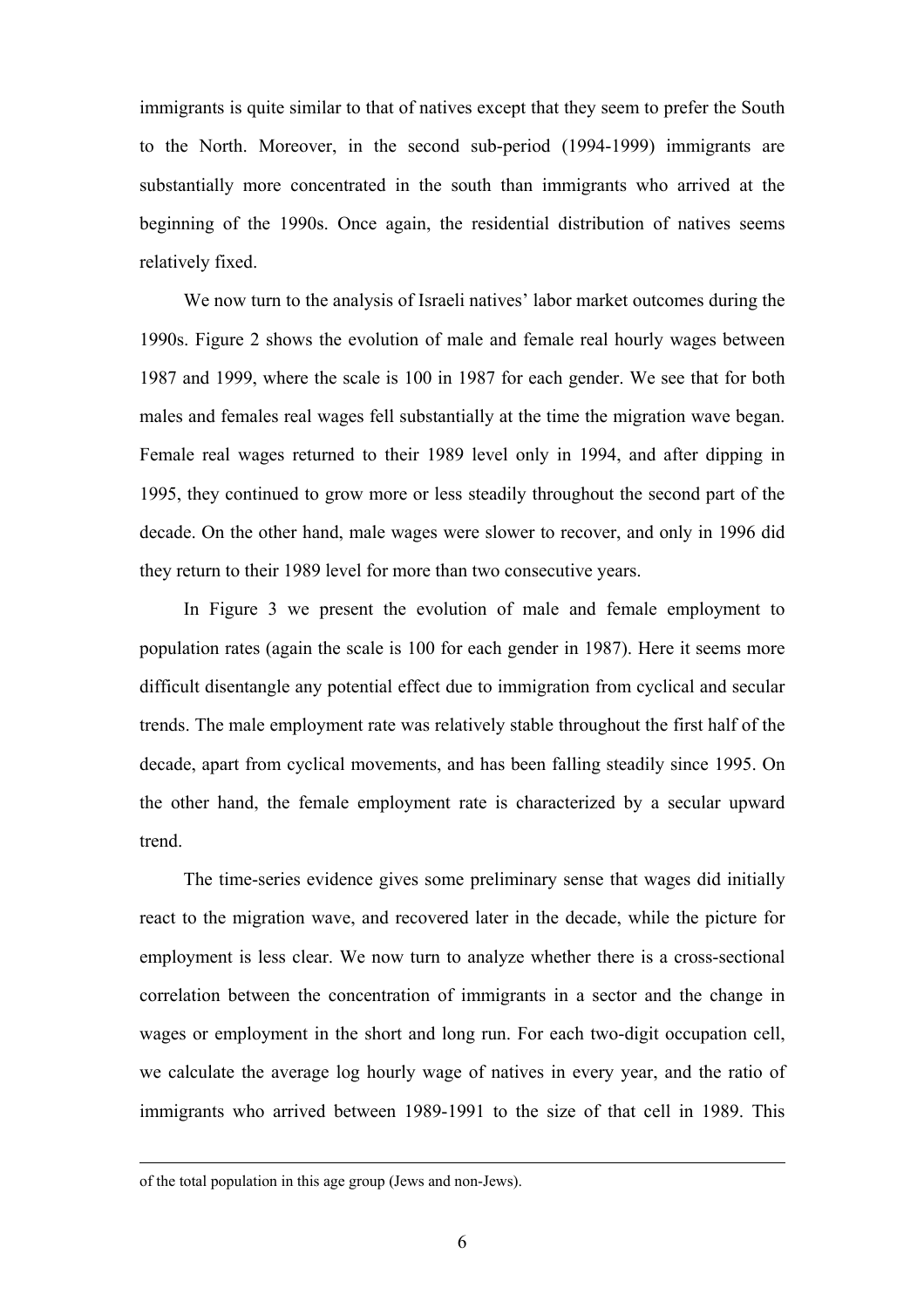ensures that what we pick up is really just the variation in the number of immigrants in a cell (the numerator), not contaminated by native flows across labor market segments.

Figures 4 and 5 plot the change in log hourly wages against the fraction of 1989-1991 immigrants in two-digit occupation cells for males and females, respectively. The left-hand panel in the figures presents changes between 1989 and 1994 (the short-run change), while the right-hand panel presents changes between 1989 and 1999 (the long-run change). The overlaid regression line is obtained by weighted OLS, where each cell's weight is its average size. Note that the regression coefficient represents the percentage change in wages associated with a 100 percent change (i.e., a doubling) in the fraction of immigrants, and can therefore be interpreted as an elasticity. For both males and females, we find that the short run change in log hourly wages exhibits a strongly negative and statistically significant correlation with immigrant penetration at the two-digit occupation level. The regression coefficient places the unadjusted short-run factor price elasticity at around 0.55, a substantially larger number than what had been previously found in the literature. On the other hand, the long run elasticity is between 0.18 and 0.44, and insignificantly different from zero for both males and females.

Figures 6 and 7 plot the change in employment rates, in the short run and the long run, against the fraction of 1989-1991 immigrants in two-digit occupation cells. For males, there seems to be a very tenuous relationship between the two variables, independently of the time horizon. For females, the pattern is more similar to that found for wages: employment is negatively correlated with immigrant concentration in the short run, but the long run correlation is essentially zero.

While these are very raw estimates, they illustrate clearly the importance of distinguishing between the short and long run effects of immigration, and they provide some preliminary support for the notion that any adverse effects of immigration are more likely to manifest themselves in the short run, before the labor market has had time to adjust.

7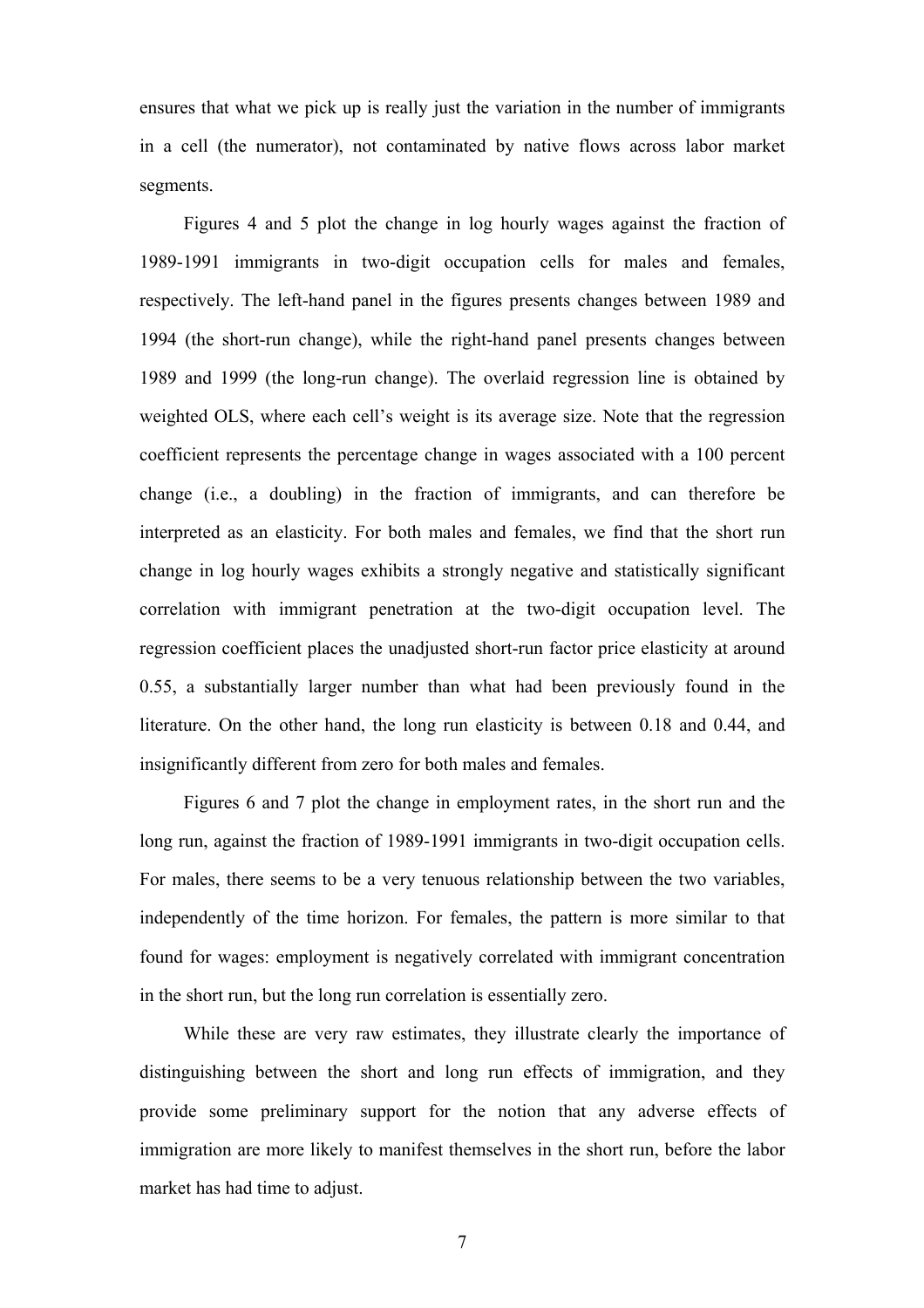In the next sections, we investigate further whether the contrast between the short and long run effects of immigration is robust to the use of individual level data, to the inclusion of additional controls for macroeconomic conditions, individual characteristics, to different segmentations of the labor market, and to alternative structures of the error term.

#### *Data*

We use micro data from the Israeli *Labor Force Survey* (LFS) and the *Income Survey* (IS) of 1989-1999. The LFS is a rotating panel, where each household is interviewed for two consecutive quarters, followed by a break of two quarters, and is interviewed again for two consecutive quarters. In the fourth interview, a sub-sample of the respondents is asked questions about their income, and this information makes up the Income Survey. In our employment regressions we use data for individuals in the first wave of the LFS, while the Income Survey provides the basis for our wage regressions. The male sample includes men between 25 and 65, the female sample includes women between 25 and 60. We do include non-Jews in our sample, but we exclude ultra-orthodox Jews, immigrants whose age at arrival was under 25, and people who reported more than 30 years of schooling. Since most of our segmentations are based on workers' occupational category, we also drop from the sample workers who did not report a previous occupation. This excludes from the sample workers who are unemployed for more than a year and individuals out of the labor force who did not work in the calendar year prior to the survey date. Summary statistics for the demographic characteristics in the LFS and IS sample are given in Table 4.

#### **3. Methodology**

#### *Static Model*

We begin by specifying a conventional model for the impact of immigration on native labor market outcomes. Our estimating equation is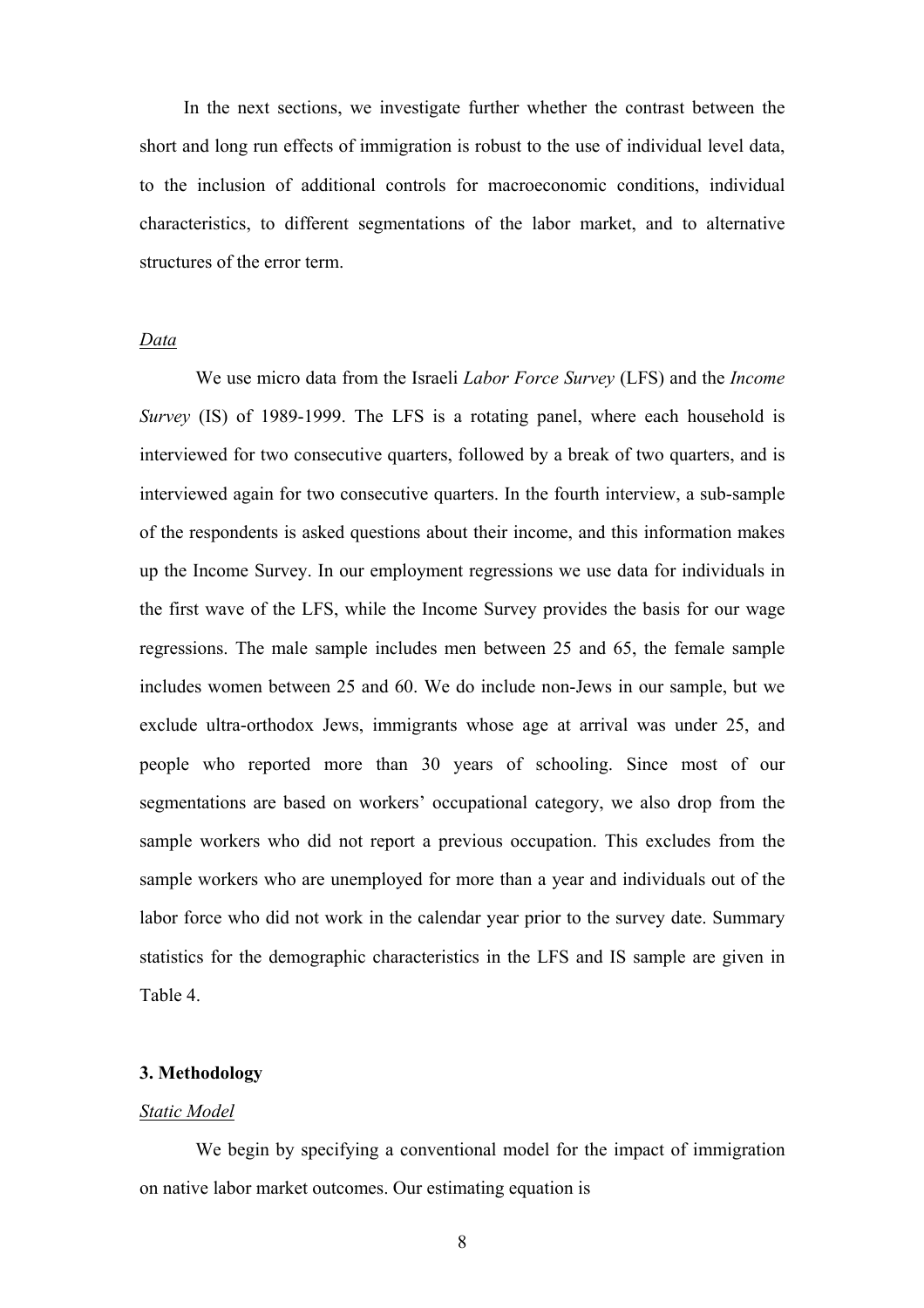$$
y_{ijt} = \beta_0 + \beta_1 IMM_{jt} + \beta_2 Z_{jt} + \beta_3 X_{ijt} + \alpha_j + \delta_t + \varepsilon_{ijt},
$$
 (1)

where  $y_{ijt}$  is the outcome variable of interest (log hourly wages or a dummy indicator for employment status) for individual *i* in labor market segment *j* observed in calendar quarter *t*, *IMM<sub>it</sub>* is the ratio of immigrants in segment *j* at time *t* to the size of cell *j* in 1989,  $Z_{jt}$  and  $X_{ijt}$  are vectors of observable macro and individual characteristics,  $\alpha_j$  is a segment specific fixed effect,  $\delta_t$  is a calendar quarter fixed effect, and  $\varepsilon_{i}$  is the error term. The underlying assumption in this regression is that all immigrants have the same effect on the dependent variable, regardless of their time of arrival in Israel.

Equation (1) can be estimated both without and with segment-specific fixed effects. In the latter case, identification is achieved from the variation across segments and over time in the fraction of immigrants. Note that we implicitly assume that there are no time-varying segment-specific effects. In other words, while we allow immigrant concentration to be potentially correlated with the unobserved overall level of wages or employment in a segment, we rule out the possibility that it is correlated with unobserved *changes* in wages or employment. The analysis of the dynamic model that follows relaxes this assumption.

The vector  $Z_{it}$  represents a set of controls primarily for labor demand shocks for workers in segment *j* at time *t*. In particular,  $Z_{it}$  includes the total employment in cell *j* at time *t*, and an index for labor demand for workers in the cell. Specifically, the labor demand index for segment *j* in year  $s$ ,<sup>3</sup>  $LD<sub>js</sub>$  is constructed as follows:

$$
LD_{js} = \sum_{k} p_{jk} Y_{ks},
$$

where *Yks* is the real level of industrial production in (one-digit) industry *k* in year *s*, and *pjk* is the 1989-1999 proportion of workers in segment *j* who are employed in industry *k*. In other words, the labor demand index for cell *j* is a weighted average of industrial production in year *s,* where the weights are given by the industry shares of

 $\overline{a}$ 

<sup>&</sup>lt;sup>3</sup> The labor demand index varies only by year and labor market segment, since data on 1-digit industry production is available only at the yearly level. Clearly, this same index will be assigned to all observations within a calendar year.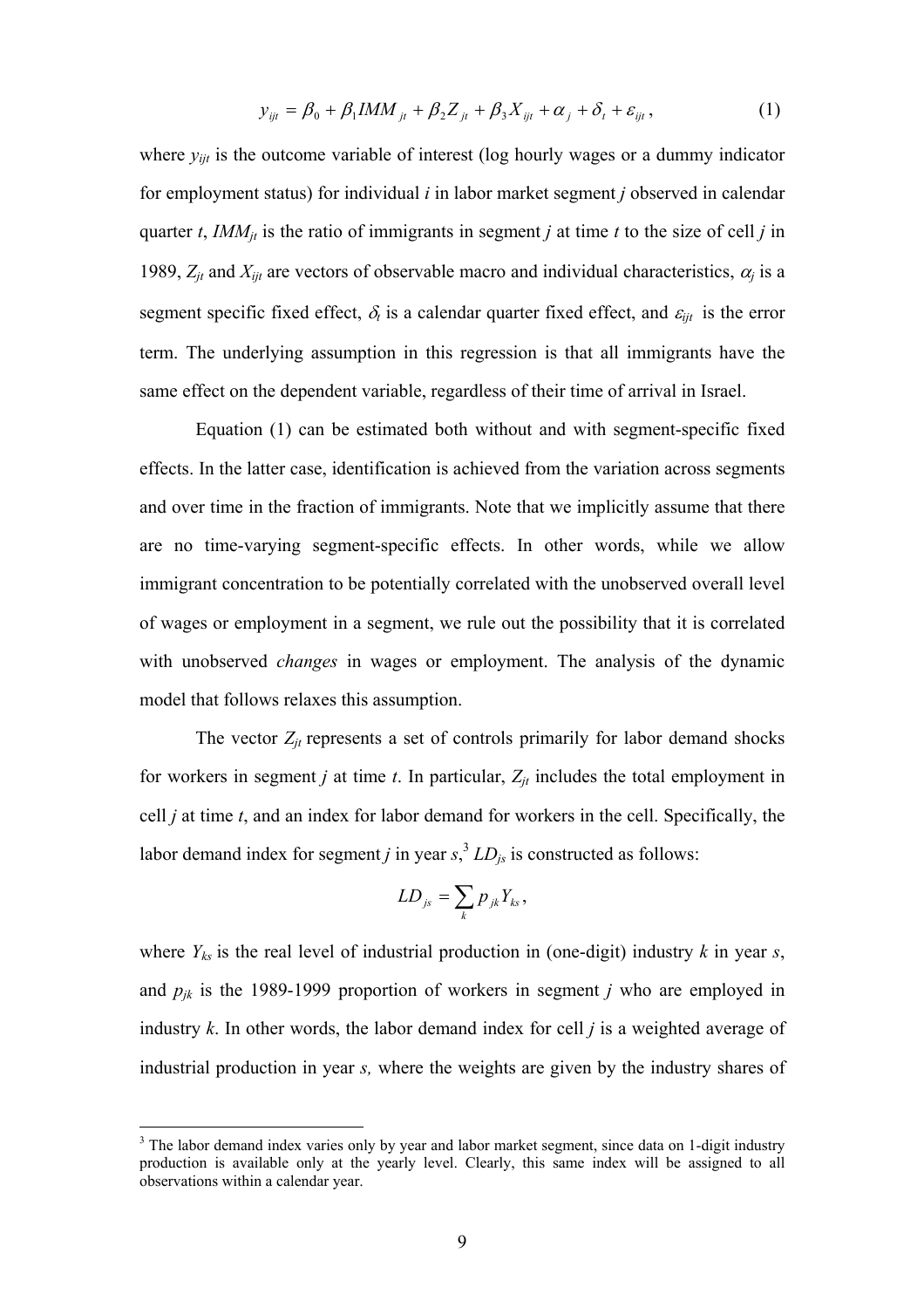employment of cell *j* workers. To illustrate, if a large share of engineers is employed in manufacturing, and the GDP share of manufacturing decreases, this will lower the demand for engineers.

The vector  $X_{ijt}$  represents a set of individual demographic characteristics of worker *i* in cell *j* at time *t*, and it includes years of schooling, potential experience (age – years of schooling – 6), and potential experience squared; a marital status dummy  $(1)$ if married, zero otherwise) and the number of children aged 0-4, 5-14, and 15-17; a dummy for whether the individual is foreign born (1 for Israeli born) and the number of years since immigration; a set of ethnic origin variables – Jews of European/American origin (Ashkenazi), Jews of Asian/African origin (Sephardi), and non-Jews;<sup>4</sup> and a dummy for whether the individual is employed in the public sector. In all regressions we include a full set of calendar quarter dummies, to capture unobserved macroeconomic conditions.

 We adopt five different segmentations of the labor market. As in Friedberg (2001), we start by defining a closed labor market segment as a two digit occupation cell. In addition, we also construct cells defined by one-digit occupation interacted in turn with district of residence, schooling, and one-digit industry and, following Borjas  $(2003)$ , cells defined by schooling interacted with potential experience.<sup>5</sup>

Table 5 presents the overall average in the fraction of immigrants according to the five different labor market segmentations.

#### *Dynamic Model*

 $\overline{a}$ 

We extend now equation (1) to allow for immigrants with different levels of tenure in Israel to have a different impact on native outcomes. Specifically, let *IMMjst*

<sup>&</sup>lt;sup>4</sup> Ethnic origin is determined by the country of birth of the respondent, or, if the respondent was born in Israel, by country of birth of the respondent's father. The omitted category is third-generation Israeli Jews.

 $5$  For the moment, we assume that experience acquired abroad is equivalent to experience acquired in Israel.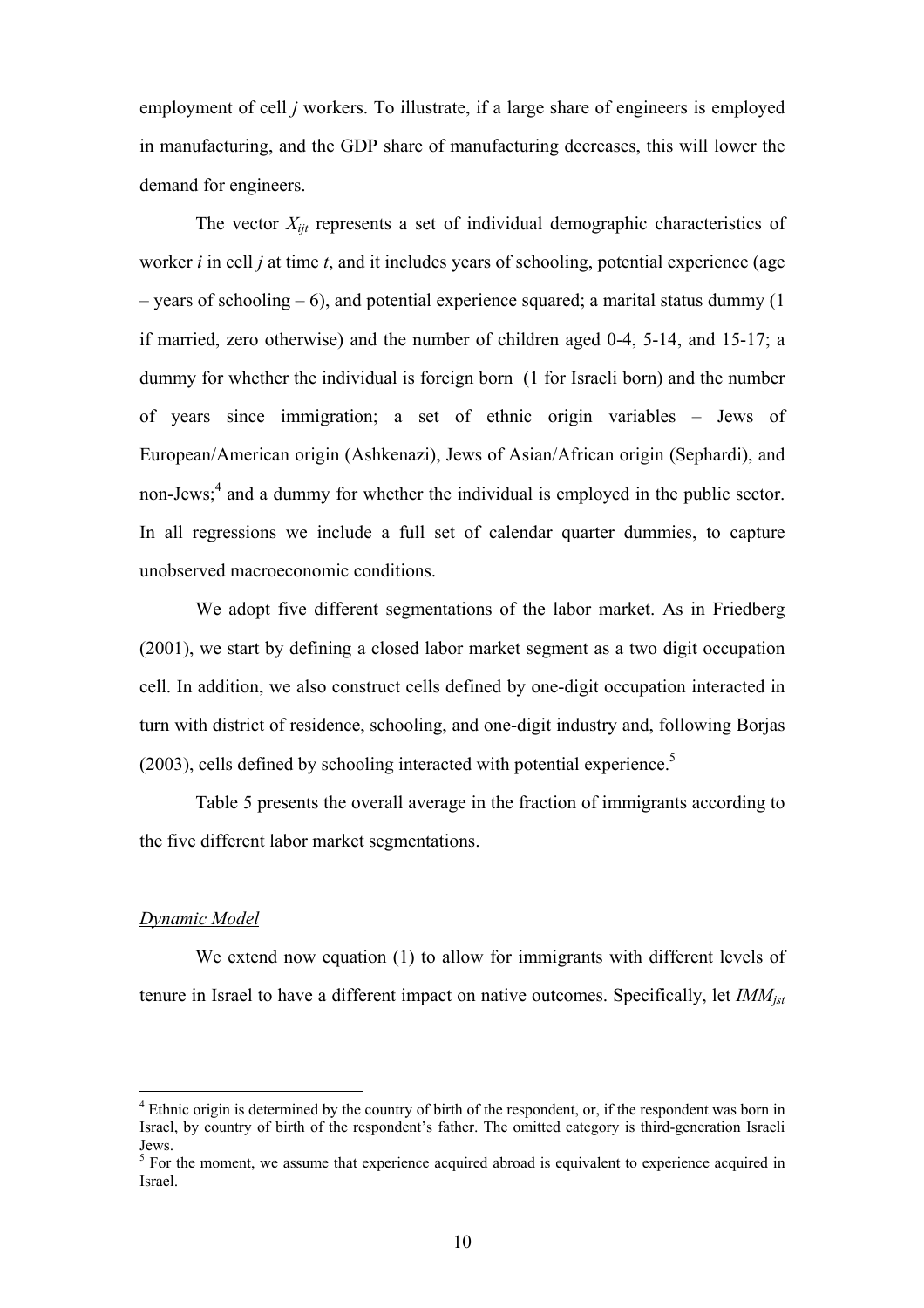be the ratio of immigrants with *s* years of tenure Israel in cell *j* at time *t* to the size of cell *j* in 1989. Then the estimating equation becomes

$$
y_{ijt} = \beta_0 + \gamma_0 IMM_{j0t} + \gamma_1 IMM_{j1t} + ... + \gamma_{10} IMM_{j,10,t} + \beta_2 Z_{jt} + \beta_3 X_{ijt} + \alpha_j + \delta_t + \varepsilon_{ijt}.
$$
 (2)

We are particularly interested in the pattern of the  $\gamma$  coefficients. This pattern depends on the degree of substitutability between immigrants and natives in the short run, and on the speed of adjustment of local factors of production to the migration wave.

 To illustrate this, consider a simple production function with two factors, labor and capital. $6$  A high degree of substitutability between immigrants and natives implies that the initial impact of migration on native outcomes should be substantial, as the stock of capital is fixed in the short run. If capital and labor are non-rival in production, the initial migration wave will raise the marginal productivity of capital, so that in the medium and long run the demand for capital increases. The rightward shift in the demand for capital raises in turn the marginal productivity of labor, and therefore labor demand increases as well. As a result, the initial adverse impact of migration on native wages and employment will be mitigated in the long run.<sup>7</sup> If this is the case, we expect the short-run γ*'*s to be significant and negative, while the long run γ*'*s to be smaller.

 An alternative possibility is that in the short run immigrants are relatively poor substitutes for natives, but the degree of substitutability increases over time as immigrants gradually acquire local labor market skills. Depending on the speed of adjustment of capital, we could have a scenario in which the initial impact of immigration is negligible (or maybe even positive if immigrants and natives are complements, and immigration pushes up the marginal productivity of Israeli workers), but the effect becomes more negative over time. In this case, the short run

 $\overline{a}$ 

<sup>&</sup>lt;sup>6</sup> We can think of the labor index in the production function as a composite aggregate of native and immigrant workers.

 $<sup>7</sup>$  In a two sector open economy, if the total supply of capital is fixed, an increase in the amount of one</sup> factor of production will only cause a reallocation of production factors across sectors, depending on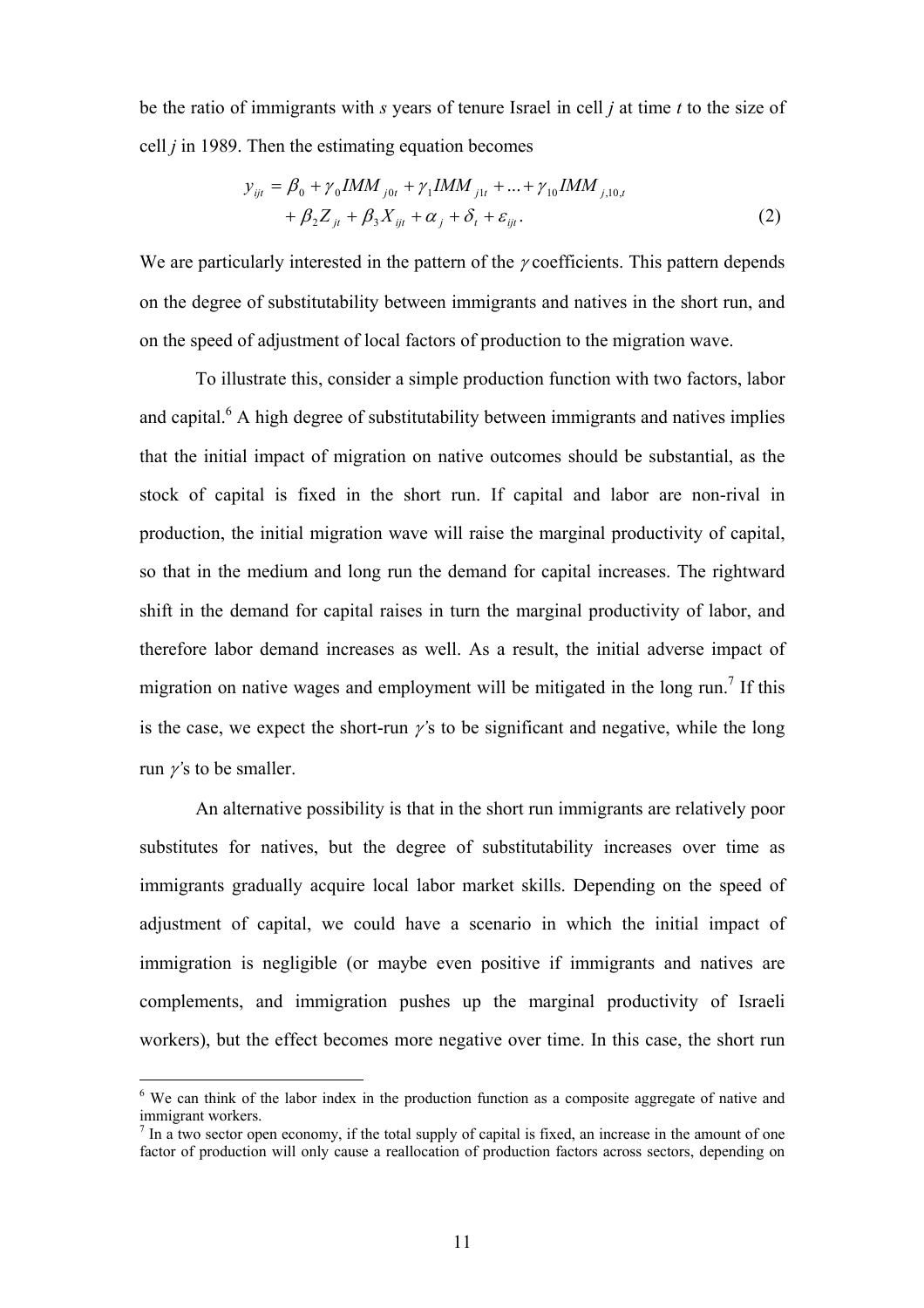<sup>γ</sup>*'*s are zero or maybe even positive, while the adverse impact of immigration manifests itself in the long-run γ*'*s.

 Since we have only eleven years of data, it might be difficult to estimate precisely the coefficients on the long-run  $\gamma$ 's. For example,  $\gamma_{10}$  is identified only from the 1999 wave of the LFS, and there might not be enough observations in each cell to obtain a satisfactory estimate of this parameter. Therefore, we adopt a linear functional form for the structure of the γ*'*s. Specifically, we assume that

$$
\gamma_s = \lambda_0 + \lambda_1 s.
$$

Substituting for  $\chi$  in equation (2), we obtain:

$$
y_{ijt} = \beta_0 + \lambda_0 \sum_s IMM_{jst} + \lambda_1 \sum_s s \times IMM_{jst} + \beta_1 Z_{jt} + \beta_2 X_{ijt} + \alpha_j + \delta_t + \varepsilon_{ijt}
$$
  
=  $\beta_0 + \lambda_0 IMM_{jt} + \lambda_1 I\widetilde{M}M_{jt} + \beta_1 Z_{jt} + \beta_2 X_{ijt} + \alpha_j + \delta_t + \varepsilon_{ijt}$ , (3)

where  $IMM_{it}$  is the ratio of total stock of immigrants in cell *j* at time *t* to the size of the cell in 1989 (defined exactly as in equation (1) in the static model), and  $\overline{IMM}_{ii}$  is the weighted sum of ratios of immigrant-years in cell *j* at time *t* to the size of the cell in 1989. In this specification, the parameters  $\lambda_0$  and  $\lambda_1$  have a very straightforward interpretation:  $\lambda_0$ , which is equivalent to  $\gamma_0$  in (2), measures the immediate impact of immigration on labor market outcomes. If immigrants upon arrival are close substitutes to natives, we expect  $\lambda_0$  to be negative, while it should be zero or even positive if the degree of substitutability is low. The second coefficient,  $\lambda_i$ , measures how the impact of immigration changes over time. We expect  $\lambda_1$  to be positive if the adverse impact of immigration becomes smaller over time, whereas it should be negative if the native labor market is negatively affected only some years after the initial arrival of immigrants. A simple hypothesis test for the null of  $\lambda_1$  equal to zero essentially tests whether the impact of immigration is homogeneous over time.

the factor intensities of each sector, and will not affect factor prices in the long run. This is the Rybczinsky theorem from international trade theory.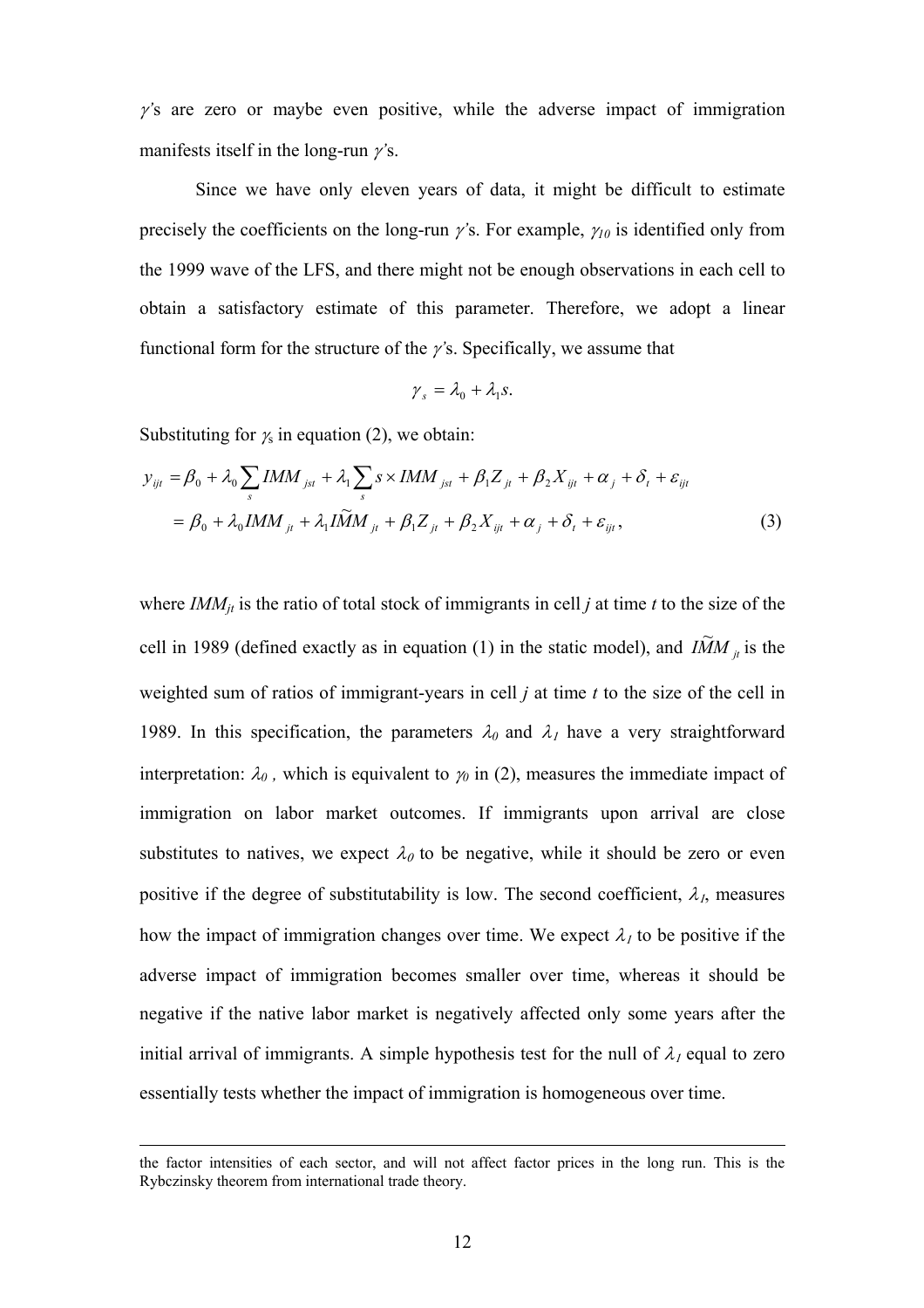### *Identification Issues*

Like in the static model, it is important to make sure that the effect we identify in the dynamic model is not simply due to the selection of immigrants across labor market segments. To illustrate the problem, consider the following simple two period example: the labor market consists of two segments, a low wage and a high wage segment. The wage in each segment is fixed and is not affected by immigration. In each period, a wave of immigrants arrives and is employed in the low wage segment. After one period in the host country, all immigrants move to the high wage segment of the labor market. Therefore, all recent immigrants are concentrated in the low wage segment, and all veteran immigrants are concentrated in the high wage segment. As a result, wages are negatively correlated with the concentration of recent immigrants, and positively correlated with the concentration of veteran immigrants. Despite the fact that immigration has no effect on wages, we could erroneously conclude that the initial effect is negative, and then disappears in the long run. In this simplified example, controlling for segment specific effects would prevent us from reaching the wrong conclusion.

 However, controlling for segment specific fixed effects is not enough if the segment specific wages are not really fixed. Assume for example that wage growth in the high wage segment is faster than in the low wage segment. Then the deviation in wages from the segment mean is positively correlated with deviation in the fraction of veteran immigrants from the segment mean, while it is negatively correlated with the deviation in the fraction of recent immigrants from the segment mean. Hence, even controlling for fixed effects would yield a spurious conclusion that the impact of immigration changes over time. To alleviate this concern, we test the robustness of the estimates to the inclusion of more complex dynamic structures of the segment specific effect.

 An additional threat to identification would arise if the impact of immigration is indeed the same, regardless of immigrant tenure in Israel, but different cohorts of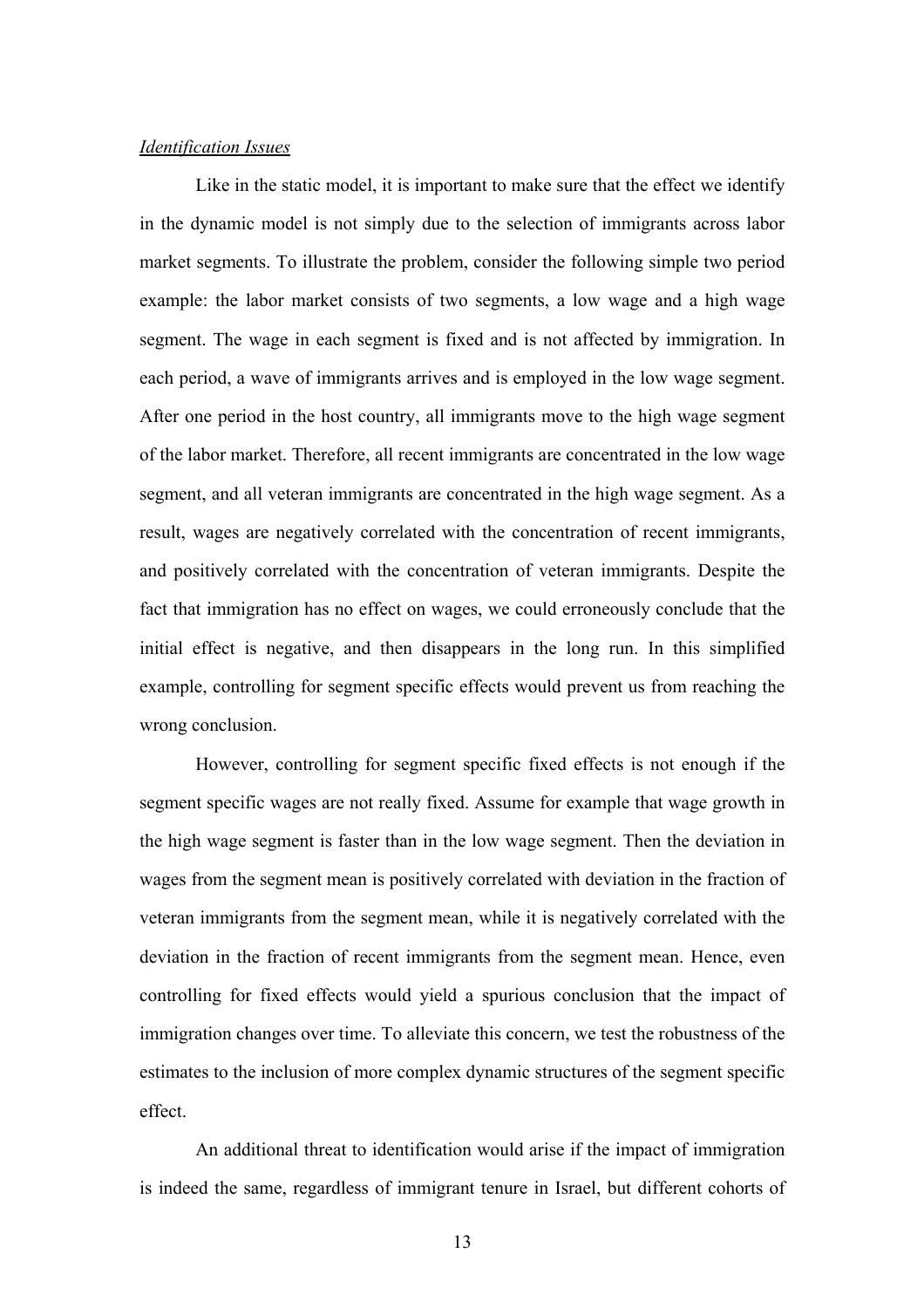immigrants have different effects on native outcomes. In a sense, this identification problem is similar to the one that arises in the estimation of the immigrant wagetenure profile. In a single cross-section, it is impossible to identify separately tenure effects from cohort effects. With repeated cross-sections, as in our data, identification becomes possible, but one must impose additional restrictions. To see this, let *IMMjst* be the fraction of immigrants with *s* years of tenure in Israel, and let *IMMjct* be the fraction of immigrants who arrived in cohort (year) *c*. A general model would allow a different effect for immigrants of any possible combination of cohort and tenure. However, this model is clearly not identified since in a given cell, the sum of the number immigrants with different tenure in Israel is identical to the sum of the number of immigrants from different cohorts. $8$  The same identification problem arises even if we impose a linear structure on the pattern of coefficients. To get around the identification problem, we must assume that at least one cohort or tenure coefficient is equal to zero. In practice, we will assume that we can characterize two cohorts of immigrants: those that arrived between 1989 and 1992 (these immigrants essentially fled the Soviet Union in haste, fearing that the country would fall into chaos, and can be described as "refugees"); and those that arrived in 1993 and later, which share more of the features of economic migrants. The identifying assumption then is that the impact of the first cohort is zero, and we will test whether adding cohort effects changes our estimates in equation (3).

### **4. Results**

### *Wages*

 $\overline{a}$ 

 The first two columns of Table 6 present the estimation results for the effect of immigration on natives' log hourly wage, assuming that the effect of immigration is homogeneous over time. We present results for both males and females, with and

<sup>&</sup>lt;sup>8</sup> Mathematically,  $\sum_{s} IMM_{jst} = \sum_{c} IMM_{jct}$ . Therefore, we have a perfect multicollinearity problem.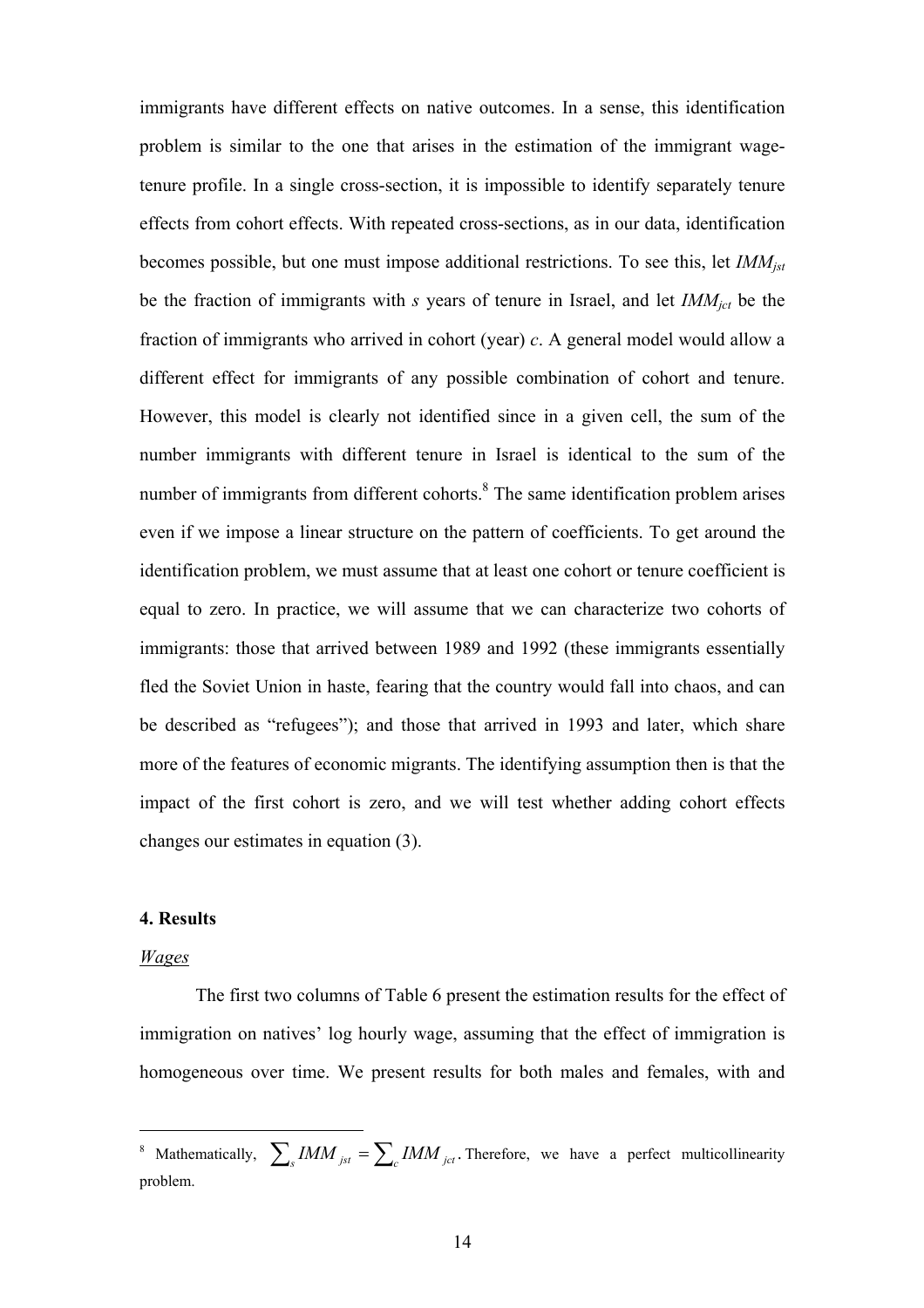without fixed effects, and for the five possible segmentations of the labor market. We first examine the specification without fixed effects in the first column of the table. The results here are sensitive to the choice of labor market segmentation. When the segmentation is based on occupational category, we generally find a strong negative correlation between immigrant concentration and native wages. On the other hand, the fraction of immigrants in a schooling-experience cell is strongly *positively* correlated with native wages. There is a simple explanation for this finding. Immigrants from the FSU are substantially more educated than natives (see Table 1); however, upon arrival, they cluster in low skill jobs that pay low wages (Eckstein and Weiss, 2002; Weiss, Sauer and Gotlibovski, 2003). Therefore, at the cross-sectional level, we expect to find a strong negative correlation between the fraction of immigrants and natives' wages at the occupational level, but a positive correlation between immigrants and natives' wages when we segment the labor market by schooling and experience.

Part of the correlation may rise from the selectivity of immigrants across labor market cells. Hence, we should not attach any causal interpretation to the estimates stemming from the no-fixed effects specification; however, we believe that it is important to report them in order to better understand the nature of the selection of immigrants across labor market segments.

 The fixed effects estimates in the second column of the table reinforce the above interpretation. For all specifications and for both sexes, we find that the coefficient estimate in the fixed effect specification is substantially smaller (in absolute value) than the coefficient estimate when fixed effects are not included. For males, the coefficient is negative and statistically significant when we segment the labor market by district of residence and occupation, it is essentially zero in the other occupation-based segmentations, and it is still positive and significant in the schooling-experience segmentation. For females, the coefficient is negative and statistically significant in all the occupation-based segmentations, and it is positive and statistically significant in the schooling-experience segmentation. We conjecture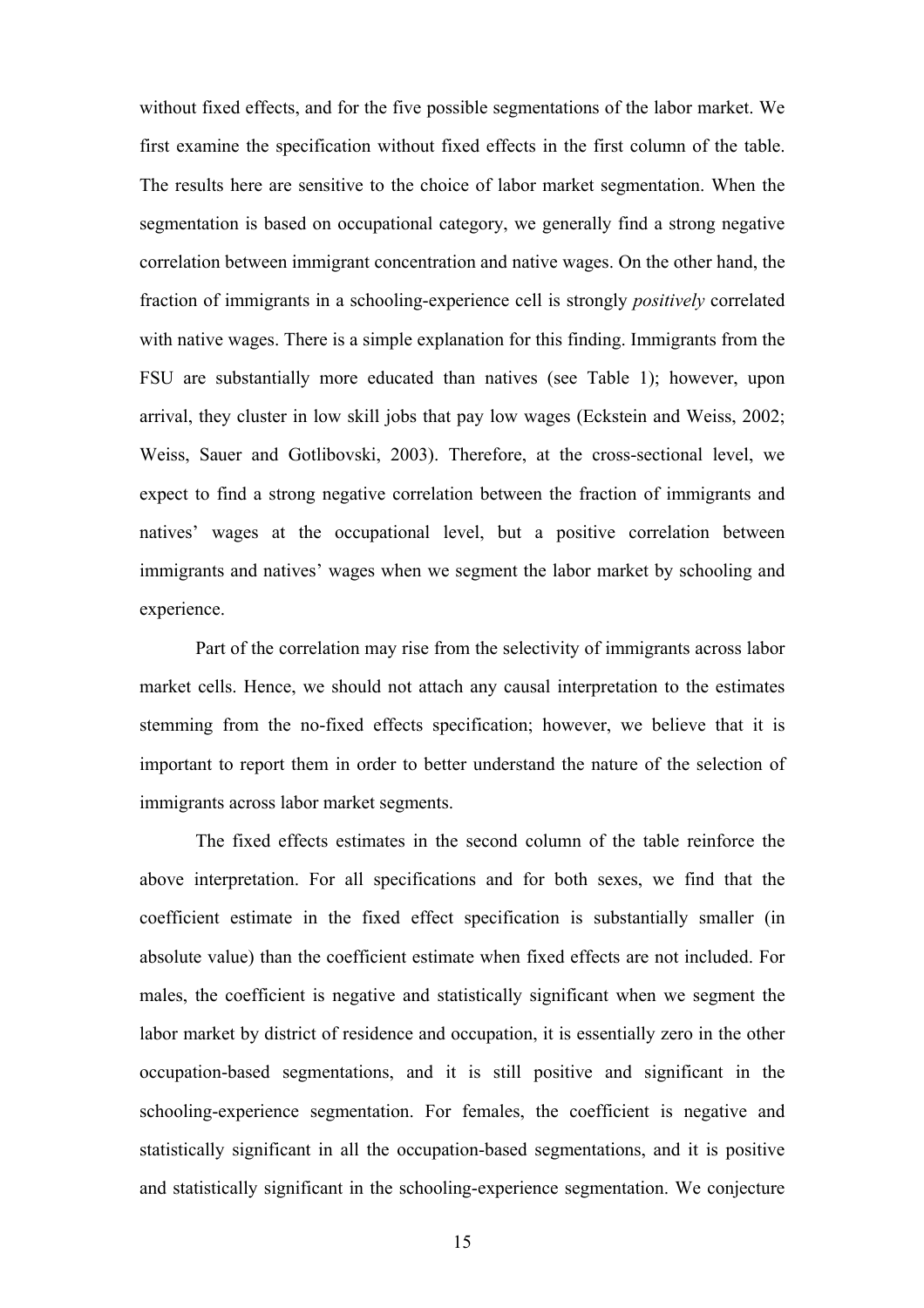that this latter result is due to the fact that human capital accumulated abroad is not entirely transferable to the host economy (Friedberg, 1999; Eckstein and Weiss, 2003; Kugler and Sauer, 2003), especially in the short run, and hence the segmentation based on schooling and experience does not accurately reflect the competition from immigrants faced by native workers.

The estimates of the dynamic model are presented in specifications 3 and 4. Once again, to illustrate the nature of the selection process, we present results from specifications with and without segment fixed effects. When fixed effects are omitted, we find a pattern similar to that of the static model: in the occupation-based segmentations, there is a very strong short run negative correlation between immigration and native wages, with the sign of the effect reverting in the long run. The pattern of signs is reversed in the schooling-experience segmentation. As discussed above, this is likely to be due to the selection of immigrants upon arrival in low wage segments, and their subsequent move up the occupational ladder. In fact, when segment fixed effects are included, the estimate for both  $\lambda_0$  and  $\lambda_1$  fall substantially. However, in three of the five segmentations for males, and in four of the five segmentations for females, we find that  $\lambda_{\alpha}$ , the estimate for the immediate effect of immigration on wages, is negative and statistically significant. The estimate of  $\lambda<sub>1</sub>$  is positive and statistically significant for both males and females in the segmentation based on two-digit occupational cells, is positive and significant in one additional specification for both sexes, and generally has the "right" sign in all the occupationalbased segmentations.

The pattern of signs in the schooling-experience segmentation is reversed, even though the estimates are not statistically different from zero at conventional significance levels. This could be because, as explained previously, immigrants with a given level of schooling and experience are not necessarily substitutes to natives with the same attributes. In fact, the positive short-run and negative long-run coefficients are not entirely surprising in this specification, since it is exactly when we segment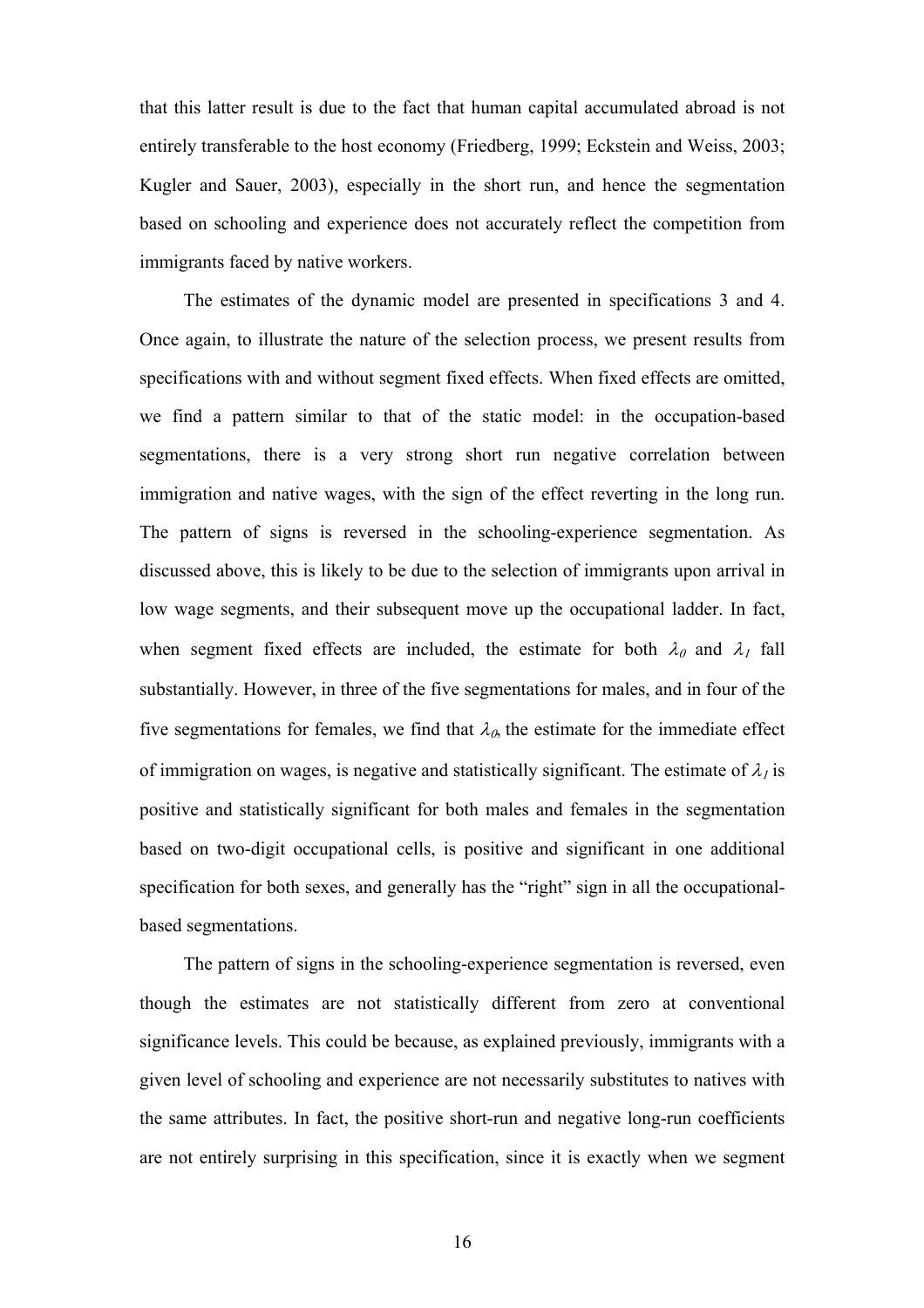the labor market by schooling and experience that we expect the degree of substitutability between immigrants and natives to increase over time.

It is worthwhile to compare these results to those of the static model: assuming that the effect of immigration is constant over time and using the two-digit occupation segmentation, we would have concluded that the elasticity of native male wages with respect to immigration is zero, and that of females is –0.11. However, when we allow the effect to differ depending on immigrants' tenure in Israel, our conclusion is dramatically altered. The short run elasticity of wages is –0.20 for males and –0.28 for females, and it takes between 5 and 7 years for occupation-level wages to return to their pre-immigration level.

#### *Employment*

The first two columns of Table 7 present the estimates of the static model for employment rates. For males, the pattern is similar to that found for wages. There is a negative cross-sectional correlation between employment and immigrant penetration, but this relationship disappears once we control for segment specific effects. Interestingly, we do not find any evidence of a positive correlation in the schoolingexperience segmentation. For females, we observe a negative cross-sectional correlation in the occupation-based segmentations, and a positive correlation in the schooling-experience segmentation. All of the correlations switch signs when we include fixed effects, although only the coefficient in the 2-digit occupation segmentation is statistically significant.

In the remaining columns of Table 7 we present the estimates of the dynamic model for employment rates. In the specification without fixed effects, we find the familiar pattern of coefficients, driven by selection. The fixed effects estimates, on the other hand, yield mixed results: we find a short-run negative correlation for males, which diminishes over time, in the schooling-experience segmentation; and a positive short-run correlation for females. All the other coefficients are statistically insignificant, and it is difficult to detect any consistent pattern in the signs of the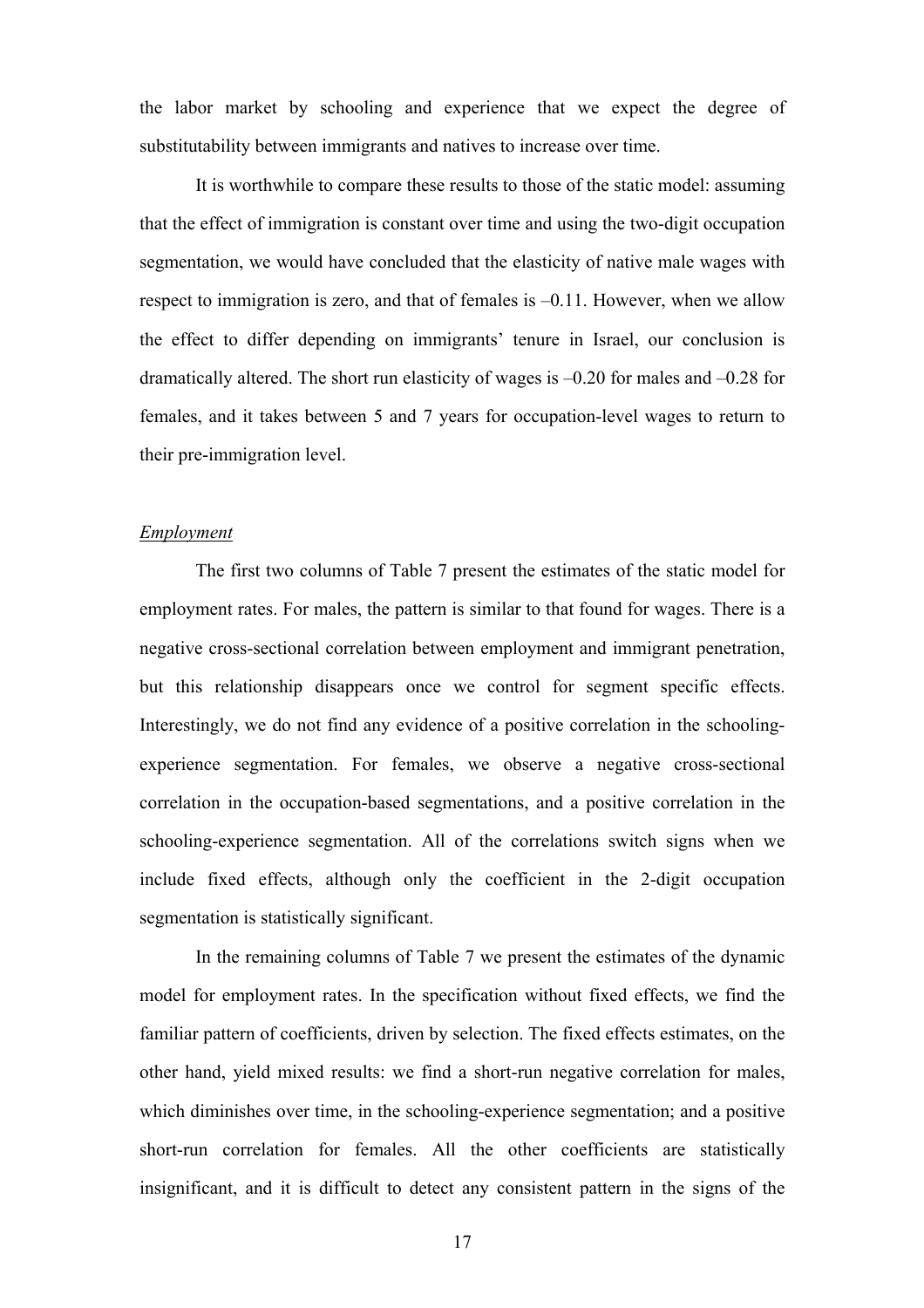estimates. Overall, it seems difficult to draw any definite conclusions on the effect of immigration on natives' employment rates. This could be due to several factors. First, our sample is based essentially only on workers in the labor force: it is possible that immigration operates mainly on the labor force status margin. Second, there seem to be important secular trends in both male and female labor supply (see Figure 3), which may make it difficult to identify any effects due to immigration. Finally, if the labor supply curve is inelastic, we would indeed not expect immigration to have any effect on natives' employment.

#### *Robustness Checks*

 Since there appears to be essentially no effect of immigration on employment, neither in short nor in the long run, our robustness checks are limited to the effect of immigration on native wages alone. In addition, we concentrate only on the three labor market segmentations (by two-digit occupation, district of residence-occupation, and industry-occupation) in which the dynamic nature of the impact appears to be strongest. The results are presented in Table 8.

 The first two columns of the table adjust standard errors for potential serial correlation in the error term. The standard errors reported in Table 6 are correct if there is no serial correlation between the residuals in a particular labor market cell (formally,  $\varepsilon_{ijt}$  and  $\varepsilon_{ijs}$  in equation (3) must be uncorrelated for any two periods *s* and *t*). As shown by Bertrand et al. (2004), serial correlation within clusters in differences in differences analysis can lead to serious biases in estimated standard errors, especially so if the explanatory variable of interest is highly persistent. To address this concern, Bertrand et al. suggest estimating the equation with clustering at the cell level, rather than at the cell-time unit level. Column (1) in Tables 8 replicates column (4) in Table 6, but presents autocorrelation-robust standard errors. For males, the precision of the estimates is slightly hurt in the district of residence-occupation and in the industryoccupation segmentations, but the coefficient for the immediate impact remains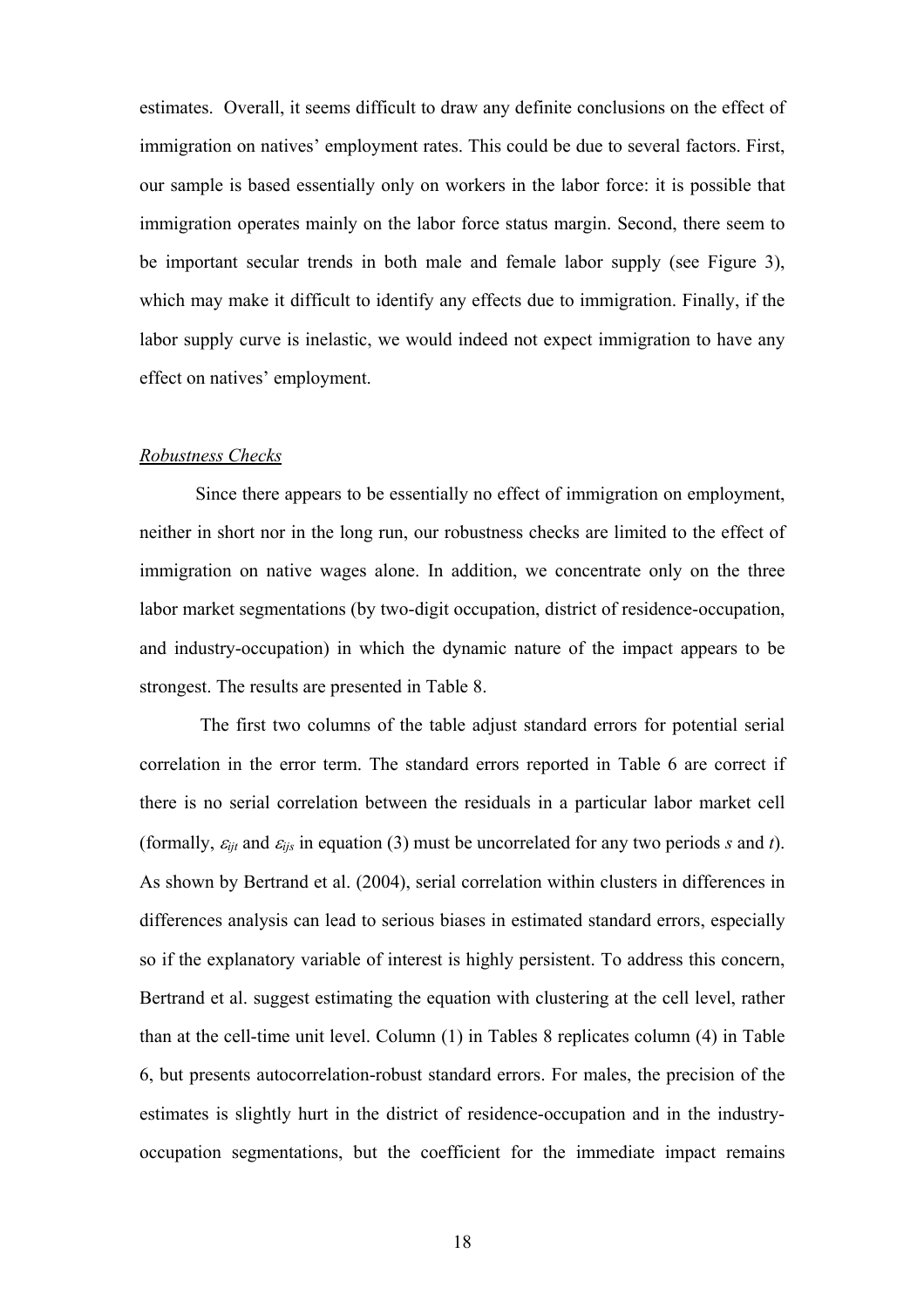significant. For females, the largest increase in standard errors occurs in the two digit occupation segmentation, but the coefficients remain significant.

In the next two columns of the table [specification  $(2)$ ], we test whether our results are driven by the fact that different cohorts of immigrants affect the labor market differently, as discussed in Section 3. The inclusion of a cohort of immigration dummy has little effect on either the magnitude or the significance level of the coefficients.

 In specification (3) we test for robustness of our estimates to a more flexible specification of the error term structure. Specifically, we allow the individual effects to be time-varying, but we restrict the dynamics to follow a linear trend.<sup>9</sup> The regression equation is estimated with a full set of segment-specific fixed effects, and a full set of segment-specific effects interacted with a linear time trend. In other words, we attempt to identify any effects of immigration from the deviations in wages and immigrant concentration from their segment specific trends. For both males and females we find that the short-run effect of immigration is smaller in absolute value once we control for a segment specific trend. For males, two of the three significant coefficients in the benchmark case remain statistically significant. The short-run coefficient in the two-digit occupation segmentation is halved in size and becomes insignificant. For females, all the coefficients become insignificant at the 5 percent level, although the pattern of signs is preserved, and all the t-statistics are above one. We should not be too surprised by the loss in precision of our estimates, since the inclusion of so many segment specific effects may swamp out much of the useful variation that can aid us in identification.

 In specification (4) we go one step further, and relax the linear trend assumption for the dynamics of the unobserved effect. In its place, we assume that the segment specific effect can vary freely over time, but the dynamics are constant within broad groupings of segments. Specifically, suppose that the index  $j_{\alpha, \alpha}$  denotes

<sup>&</sup>lt;sup>9</sup> Formally, in equation (3) we substitute  $\alpha_j$  with  $\alpha_{ji} = \eta_j + \zeta_j \times t$ .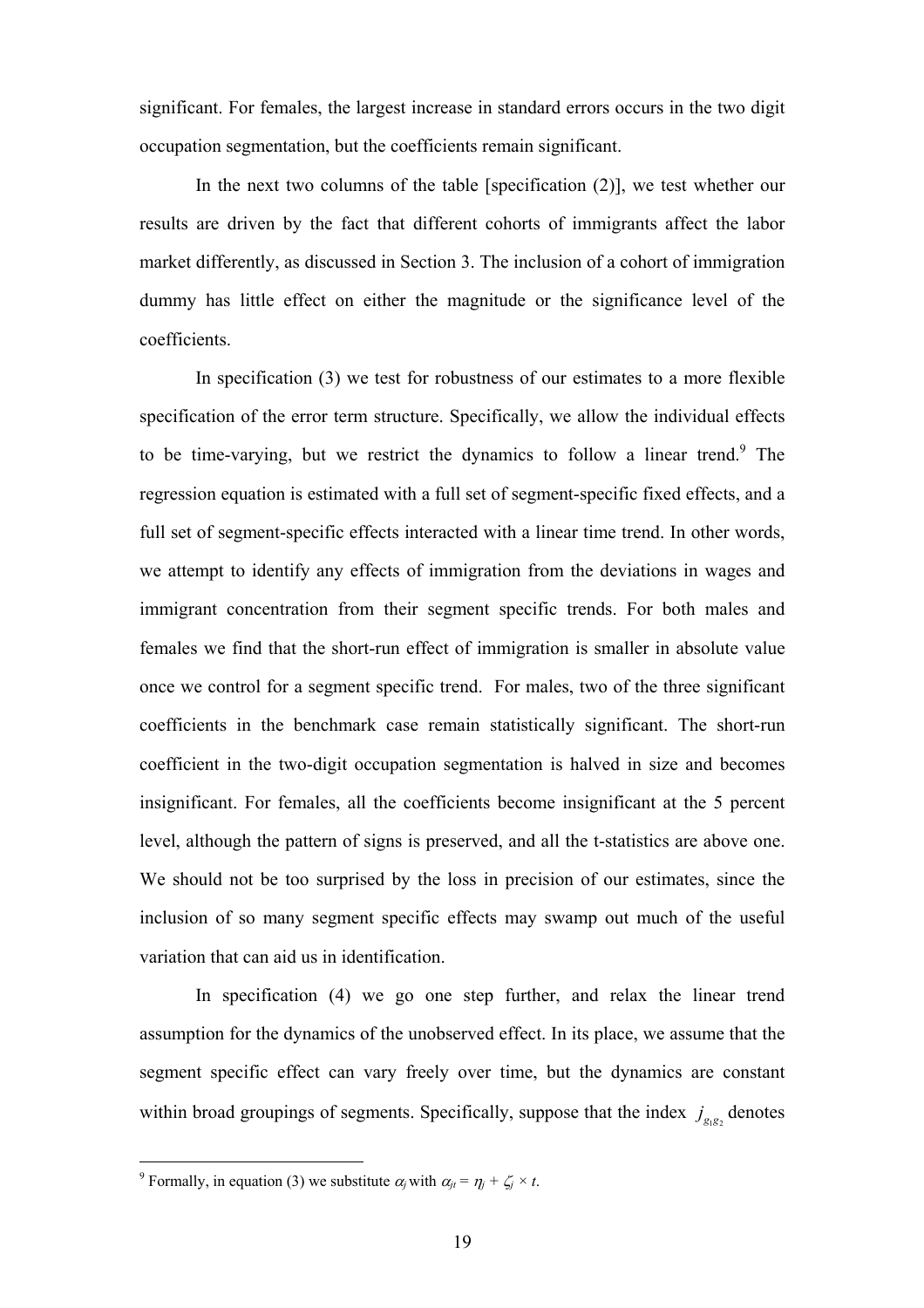that segment *j* belongs to broad groupings  $g_1$  and  $g_2$ . For example, if the segmentation is based on district of residence and one-digit occupational category, then the labor market segment for professional workers in the Tel Aviv district belongs to the aggregate grouping of all professional workers  $(g_1)$ , and to the aggregate grouping of all Tel Aviv residents ( $g_2$ ). Then, the individual effect for segment  $j_{g,g_2}$  at time *t* is  $\alpha_{j_{\text{gs}}t} = \eta_j + \theta_{g_1} \delta_t + \theta_{g_2} \delta_t$ . In our example, this means adding to regression (4) in Table 6 a full set of district of residence dummies interacted with a year effect, and a full set of one-digit occupation dummies interacted with a year effect. In this specification, identification is achieved off the deviations in segment-specific immigrant concentration and wages from their overall mean in the sample period (because of the inclusion of the cell fixed effects) and from the period *t* mean in broad groupings of segments.

 For males we find that the short-run effect of immigration disappears in the residence-occupation segmentation, but is unaffected in the other two segmentations. For females, the effect maintains its sign and significance level only in the two-digit occupation segmentation. It is difficult to interpret these results: on one hand, it's possible that part of the estimated coefficient in the fixed effects specification was capturing the concentration of newly arrived immigrants in sectors with temporarily low wages; on the other hand, it could be that the more complex dynamic structure of the unobserved component swamps out much of the useful variation that is necessary to estimate the effect precisely.

In Table 9 we check whether the results are robust to a more flexible specification of the dynamic impact of immigration on native wages. In particular, we specify a piecewise-constant function for the  $\gamma$ 's in equation (1):

$$
\gamma_s = \mu_0 \cdot 1(s=0) + \mu_1 \cdot 1(1 \le s \le 3) + \mu_2 \cdot 1(4 \le s \le 6) + \mu_3 \cdot 1(7 \le s \le 10).
$$

The estimating equation then becomes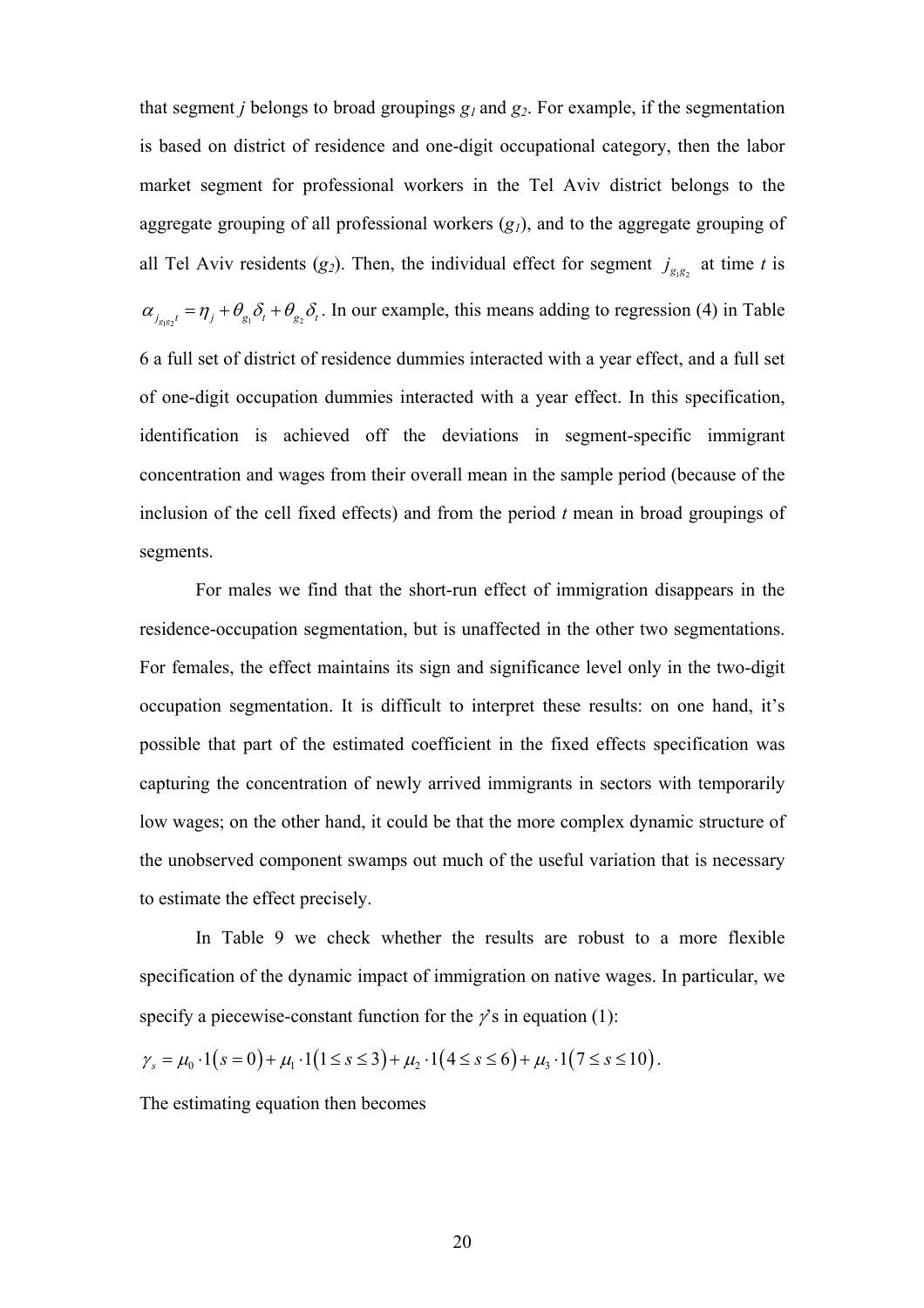$$
y_{ijt} = \beta_0 + \mu_0 IMM_{j0t} + \mu_1 \sum_{s=1}^3 IMM_{jst} + \mu_2 \sum_{s=4}^6 IMM_{jst} + \mu_3 \sum_{s=7}^{10} IMM_{jst} ++ \beta_1 Z_{jt} + \beta_2 X_{ijt} + \alpha_j + \delta_t + \varepsilon_{ijt}.
$$
 (4)

This specification allows us to identify more accurately the dynamic structure of the immigration impact. We estimate equation (4) both with only cell fixed effects, and with a full set of cell effects interacted with a linear trend. In both specifications, we find that the adverse impact of immigration on native wages is concentrated one to three years after the immigrants' arrival. This effect is present for both males and females, and is statistically significant in nearly all segmentations. Controlling for a more complex dynamic structure of the error term has little effect on the estimates for males, while it reduces by about half those for females. The estimates imply that a 10 percent increase in the fraction of immigrants with one to three years of tenure in Israel reduces native wages by 1.1 to 3.2 percent for males, and by 0.4 to 5.1 percent for females. At all other time spans, the effect is essentially zero in all specifications. The fact that the effect is concentrated in the short run (though not in the very short run, at zero years of tenure), is consistent with the hypothesis that immigrants are substitutes for native workers, and that other factors of production adjust within one to three years after the immigrants' arrival, so that in the medium and long run the effect of immigration on native wages is essentially zero.

Overall, the results provide support for our general conclusion that the impact of immigration is largest upon the immigrants' arrival, and then diminishes over time, even though we cannot rule out completely that the results are driven by complex dynamics in the unobservable factors that affect wages and employment.

#### **5. Conclusion**

This paper studies the dynamic impact of the mass migration from the former Soviet Union on native Israelis' labor market outcomes. The key feature of our paper is allowing the impact of immigration to vary over time. Our results indicate that immigration did have a short-run adverse impact on wages, with the effect dying out after 5 to 7 years. However, we do not find any immediate nor delayed impact on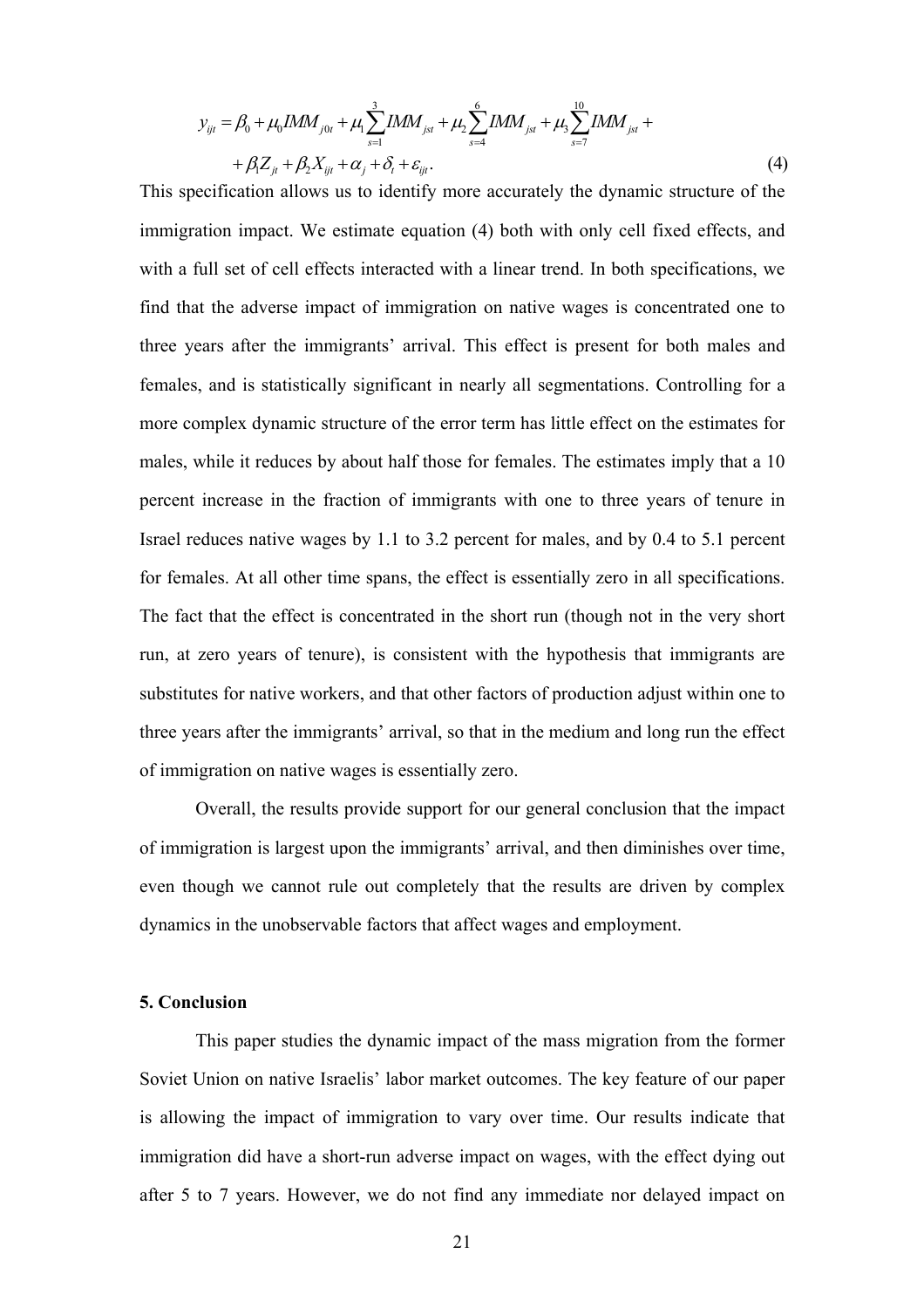employment. Our preferred estimates suggest that a 10 percent increase in the share of immigrants lowers natives' wages in the short run by 1.2 to 5.7 percent. These findings are consistent with the notion that within occupation oriented segments, immigrants are close substitutes to natives in the short run and depress natives' wages; however, as the labor market adjusts to the migration wave through offsetting flows of capital and other factors of production, the adverse effect is diffused in the medium and long run. These results are robust to the inclusion of cohort effects and to the selection of immigrants into low wage or low wage growth segments in the labor market.

Although our empirical results are specific to the Israeli experience, we view our methodological contribution as potentially important for understanding the economic impact of immigration in other contexts as well. In our interpretation, the results are consistent with a simple two-factor model that should be readily generalizable. Nevertheless, we should also be aware of the idiosyncratic characteristics of our case study, which may make our results difficult to extend to other countries. The Soviet migration wave represented a sudden large deviation of the immigration rate from its long-run steady-state level. In this setting, it is not surprising that the short-run impact of immigration was substantial, as other factors of production did not have time to adjust due to the unexpected nature of the shock. The dynamic response of the labor market to small fluctuations in the immigration rate from its steady-state, or to gradual increases in the immigration rate, should not necessarily resemble that found in our paper. We leave the investigation of this matter for future research.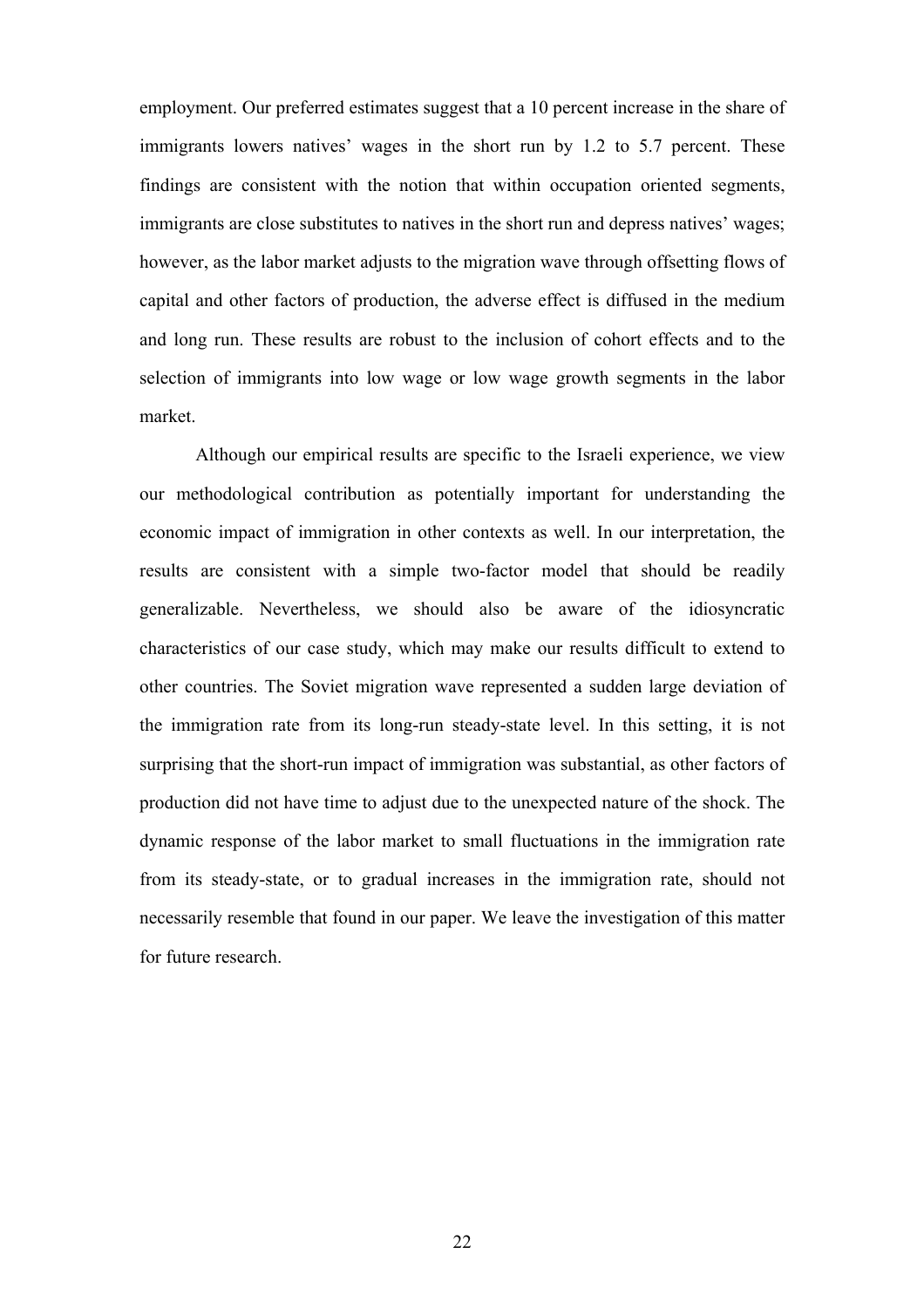### **References**

Altonji, Joseph G., and Card, David. "The Effects of Immigration on the Labor Market Outcomes of Less-Skilled Natives." In *Immigration, Trade and Labor,* edited by John M. Abowd, and Richard B. Freeman. Chicago: University of Chicago Press, 1991.

Angrist, Joshua D., and Kugler, Adriana D. "Protective or Counter-Productive? Labour Market Institutions and the Effect of Immigration on EU Natives." *Economic Journal*, June 2003, 113(488), pp. F302-31

Bauer, Thomas; Lofstrom, Magnus and Zimmermann, Klaus F. "Immigration Policy, Assimilation of Immigrants, and Natives' Sentiments Towards Immigrants: Evidence from 12 OECD Countries." *Swedish Economic Policy Review,* 7(2), Fall 2000, pp. 11-53.

Borjas, George J., Freeman, Richard B, and Katz, Lawrence. "Searching for the Effect of Immigration on the Labor Market", *American Economic Review*, 86(2), May 1996, pp. 246-251.

Borjas, George J. "The Labor Demand Curve *Is* Downward Sloping: Reexamining the Impact of Immigration on the Labor Market." *Quarterly Journal of Economics,* November 2003, forthcoming.

Card, David. "The Impact of the Mariel Boatlift on the Miami Labor Market." *Industrial and Labor Relations Review*, 43(1), January 1990, pp. 245-257.

Card, David. "Immigrant Inflows, Native Outflows, and the Local Labor Market Impacts of Higher Immigration." *Journal of Labor Economics*, 19(1), January 2001, pp. 22-64.

Carrington, William J. and de Lima, Pedro J.F. "The Impact of 1970s Repatriates from Africa on the Portuguese Labor Market." *Industrial and Labor Relations Review*, 49(2), January 1996, pp. 330-347.

Eckstein, Zvi and Weiss, Yoram., "'The Integration of Immigrants from the Former Soviet Union in the Israeli Labor Market," in *The Israeli Economy, 1985- 1998: From Government Intervention to Market Economics, Essays in Memory of Prof. Michael Bruno*, edited by Ben-Bassat, Avi. Cambridge: MIT Press, 2002.

Eckstein, Zvi and Weiss, Yoram., "On the Wage Growth of Immigrants: Israel 1990-2000," January 2003, mimeo., Tel-Aviv University.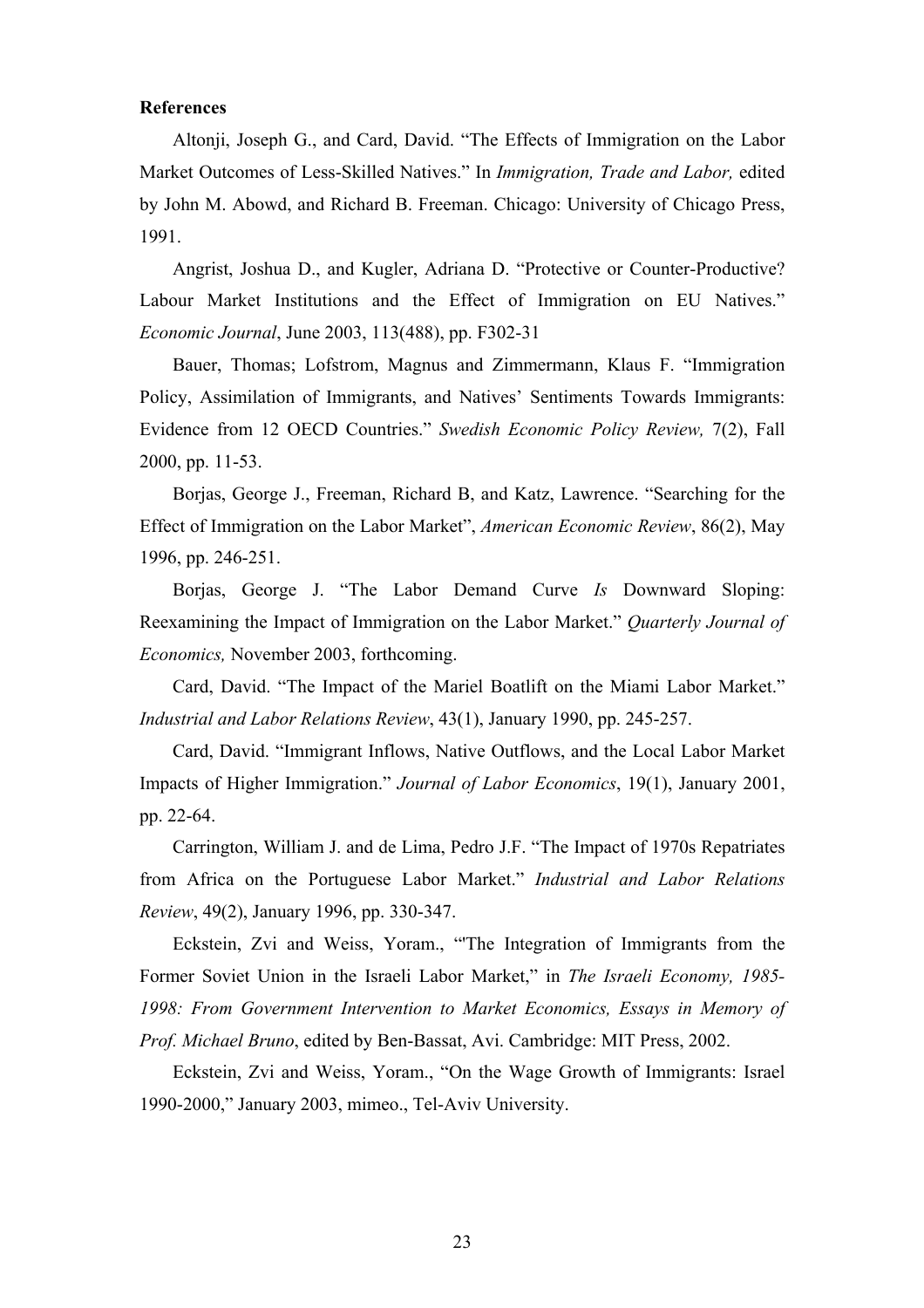Friedberg, Rachel M. "You Can't Take It with You? Immigrant Assimilation and the Portability of Human Capital." *Journal of Labor Economics*, 18(2), April 2000, pp. 221-251.

Friedberg, Rachel M. "The Impact of Mass Migration on the Israeli Labor Market." *Quarterly Journal of Economics*, 116(4), November 2001, pp. 1373-1408.

Goldin, Claudia. "The Political Economy of Immigration Restriction in the United States, 1890-1921." In *The Regulated Economy: A Historical Approach to Political Economy*, edited by Claudia Goldin and G. Libecap. Chicago: University of Chicago Press, 1994.

Hunt, Jennifer. "The Impact of the 1962 Repatriates from Algeria on the French Labor Market." *Industrial and Labor Relations Review,* 45(?), April 1992, pp. 556- 572.

Kugler, Adriana D., and Sauer, Robert M. "Doctors Without Borders: The Returns to an Occupational License for Soviet Immigrant Physicians in Israel." The Maurice Falk Institute for Economic Research in Israel, Discussion Paper 03.01, 2003.

LaLonde, Robert and Topel, Robert. "Labor Market Adjustments to Increased Immigration." In *Immigration, Trade and Labor,* edited by John M. Abowd, and Richard B. Freeman. Chicago: University of Chicago Press, 1991.

Pischke, Jorn-Steffen and Velling, Johannes. "Employment Effects of Immigration to Germany: An Analysis Based on Local Labor Markets." *Review of Economics and Statistics,* 79(4), November 1997, pp. 594-604.

Weiss, Yoram; Sauer, Robert M.; and Gotlibovski, Menachem. "Immigration, Search, and Loss of Skill." *Journal of Labor Economics*, 21(3), July 2003, pp.557- 591.

24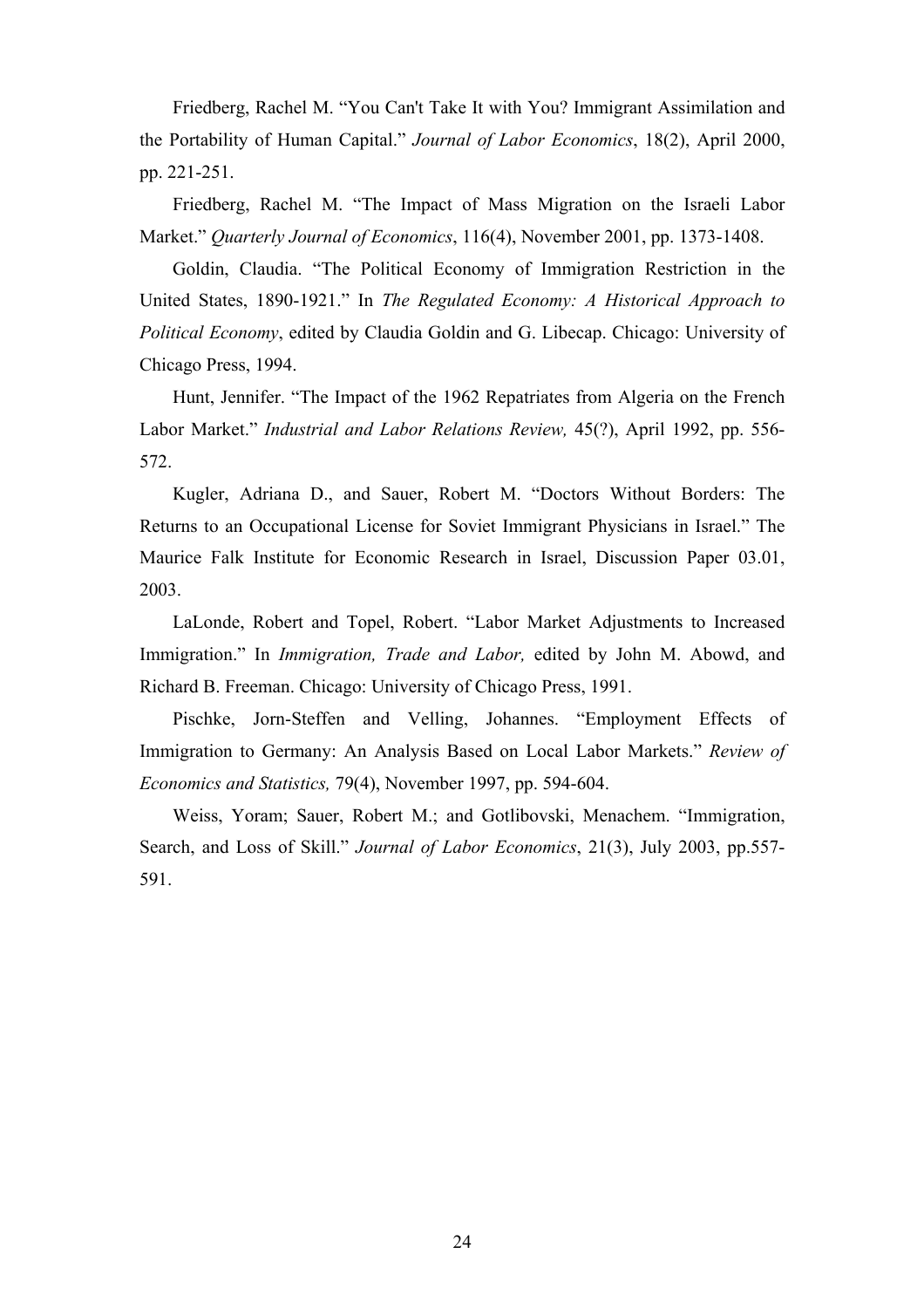

**Figure 1a: Immigrant Flow, 1989-1999** 



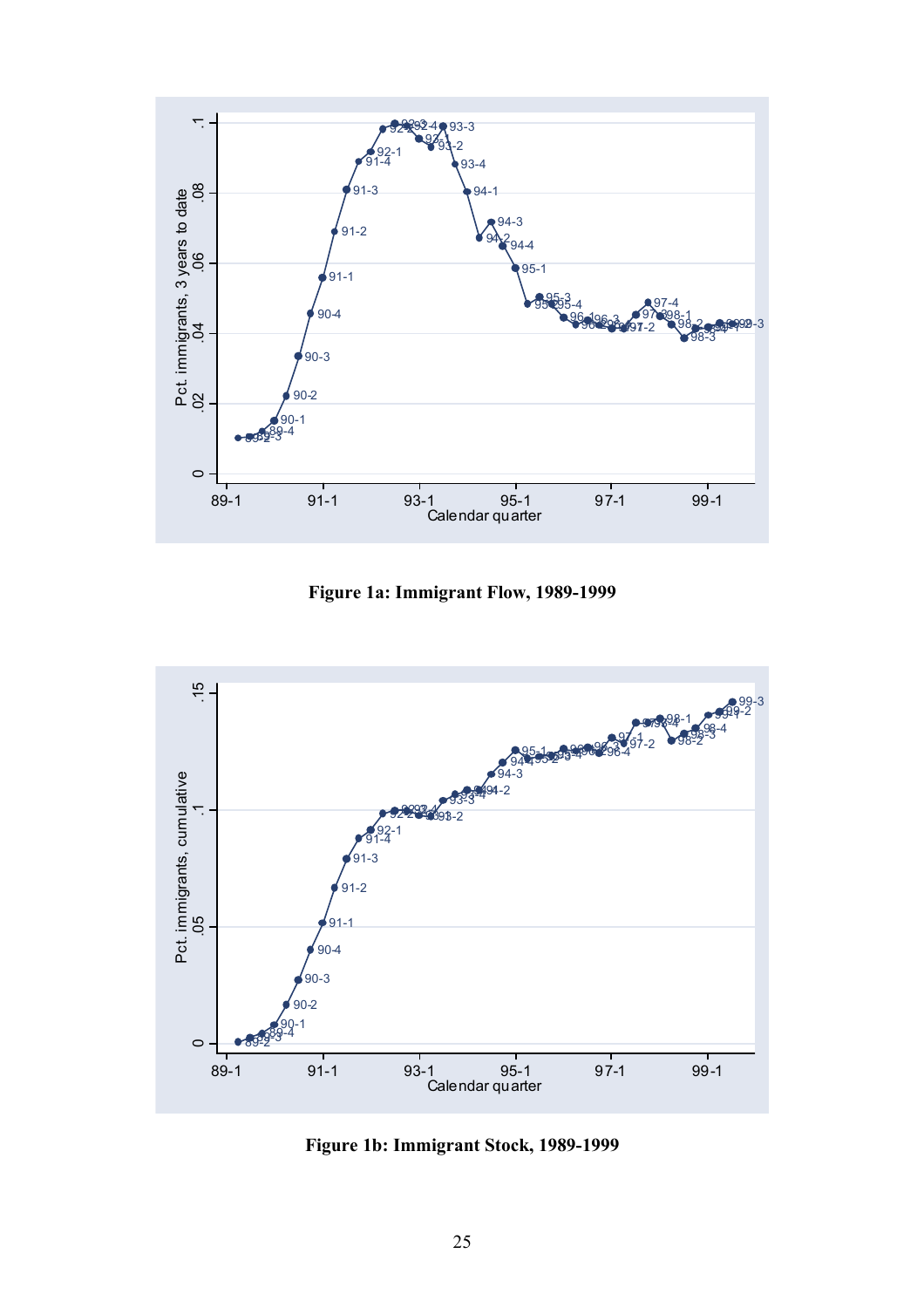

**Figure 2: Natives' Hourly Wages, 1989-1999** 



**Figure 3: Natives' Employment Rate, 1989-1999**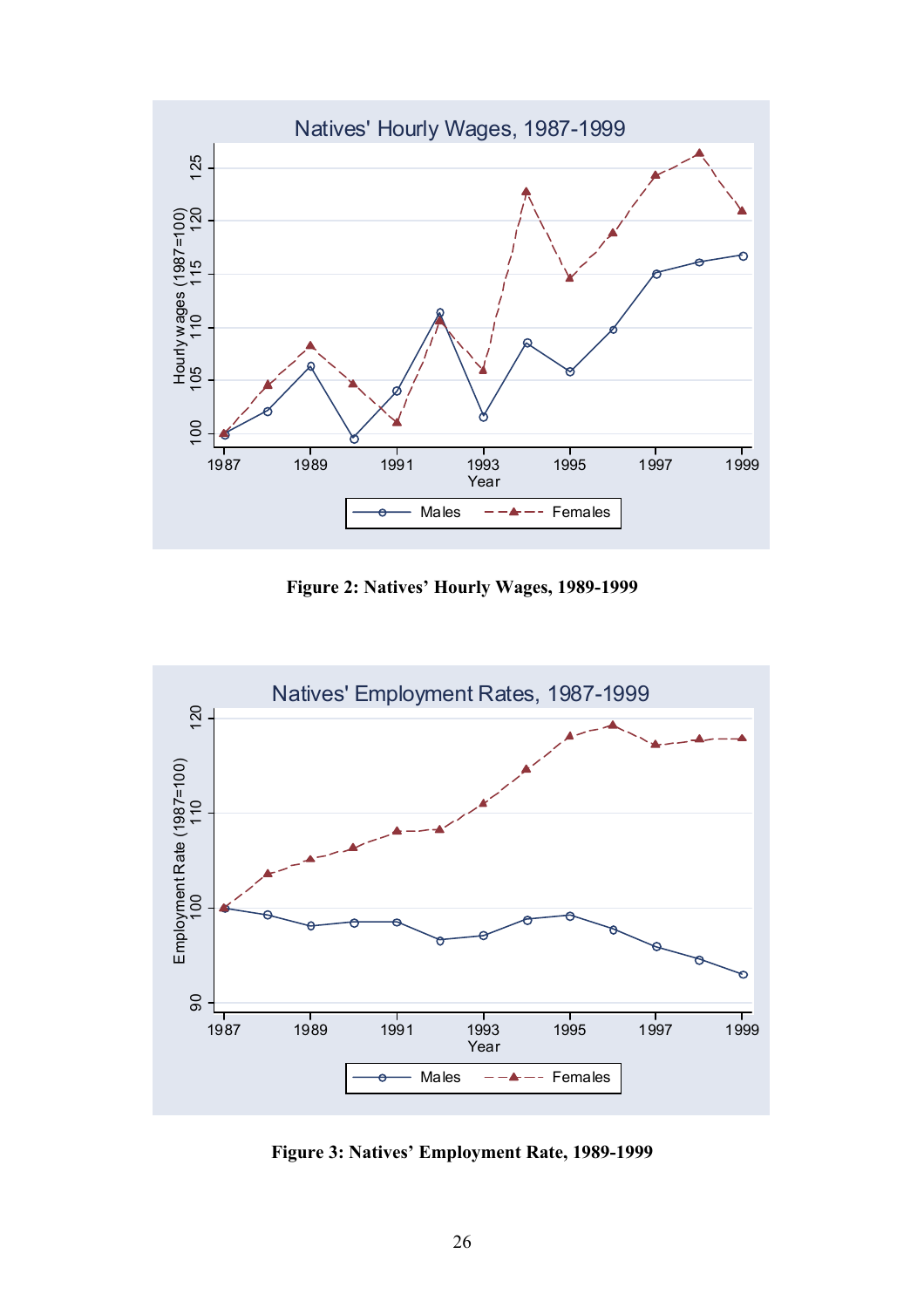

**Figure 4: Change in Log Hourly Wages and Fraction of 1989-1991 Immigrants Males, 2-digit occupations** 



**Figure 5: Change in Log Hourly Wages and Fraction of 1989-1991 Immigrants Females, 2-digit occupations**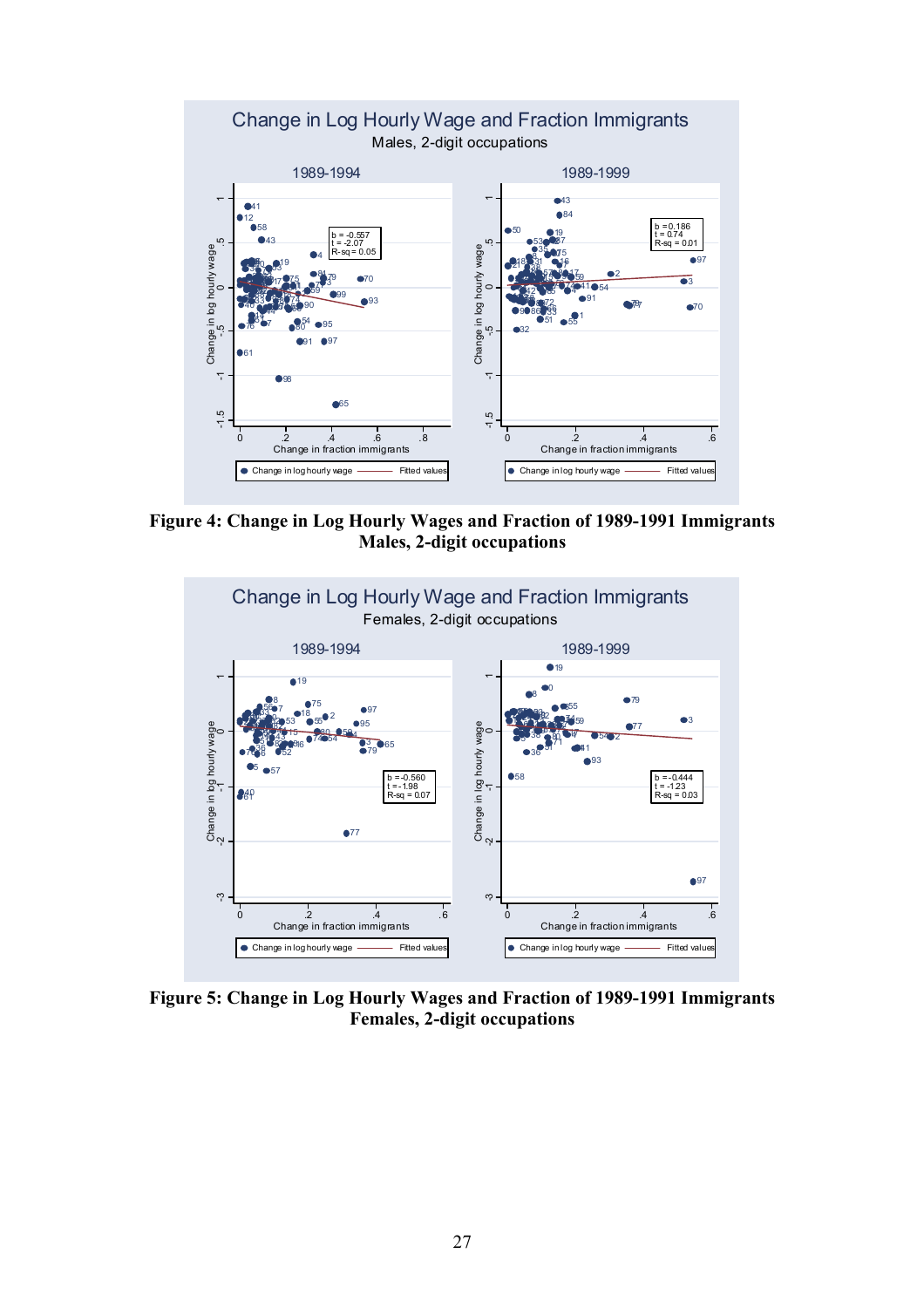

**Figure 6: Change in Employment Rates and Fraction of 1989-1991 Immigrants Males, 2-digit occupations** 



**Figure 7: Change in Employment Rates and Fraction of 1989-1991 Immigrants Females, 2-digit occupations**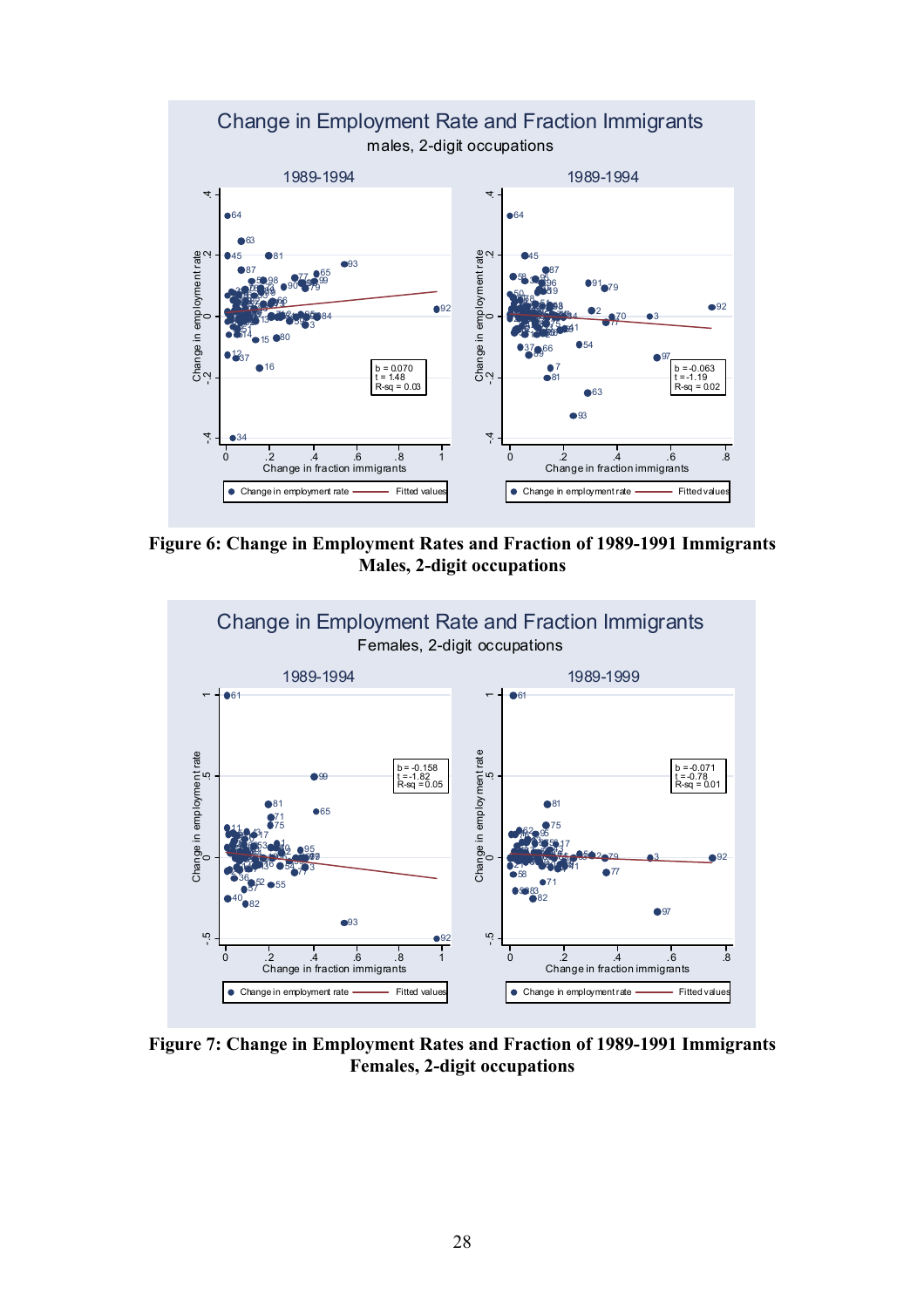| <b>Panel A: Males</b>        |                             |                            |                            |                |
|------------------------------|-----------------------------|----------------------------|----------------------------|----------------|
|                              | All immigrants<br>1989-1999 | Immigrated in<br>1989-1993 | Immigrated in<br>1994-1999 | <b>Natives</b> |
| Less than<br>High School     | 9.54                        | 8.33                       | 11.18                      | 32.40          |
| High School<br>or Equivalent | 20.93                       | 18.57                      | 24.89                      | 28.87          |
| Some College                 | 25.15                       | 24.26                      | 26.37                      | 15.72          |
| College or<br>more           | 44.39                       | 48.84                      | 37.55                      | 23.00          |

# **Table 1: Educational Distribution of Immigrants and Natives**

# **Panel B: Females**

|                              | All immigrants<br>1989-1999 | Immigrated in<br>1989-1993 | Immigrated in<br>1994-1999 | <b>Natives</b> |
|------------------------------|-----------------------------|----------------------------|----------------------------|----------------|
| Less than<br>High School     | 8.43                        | 7.77                       | 8.81                       | 29.26          |
| High School<br>or Equivalent | 18.13                       | 16.21                      | 21.31                      | 29.95          |
| Some College                 | 29.66                       | 27.58                      | 32.73                      | 18.95          |
| College or<br>more           | 43.78                       | 48.44                      | 37.14                      | 21.84          |

Source: Authors' calculations from the Israeli Labor Force Survey, 1989-1999.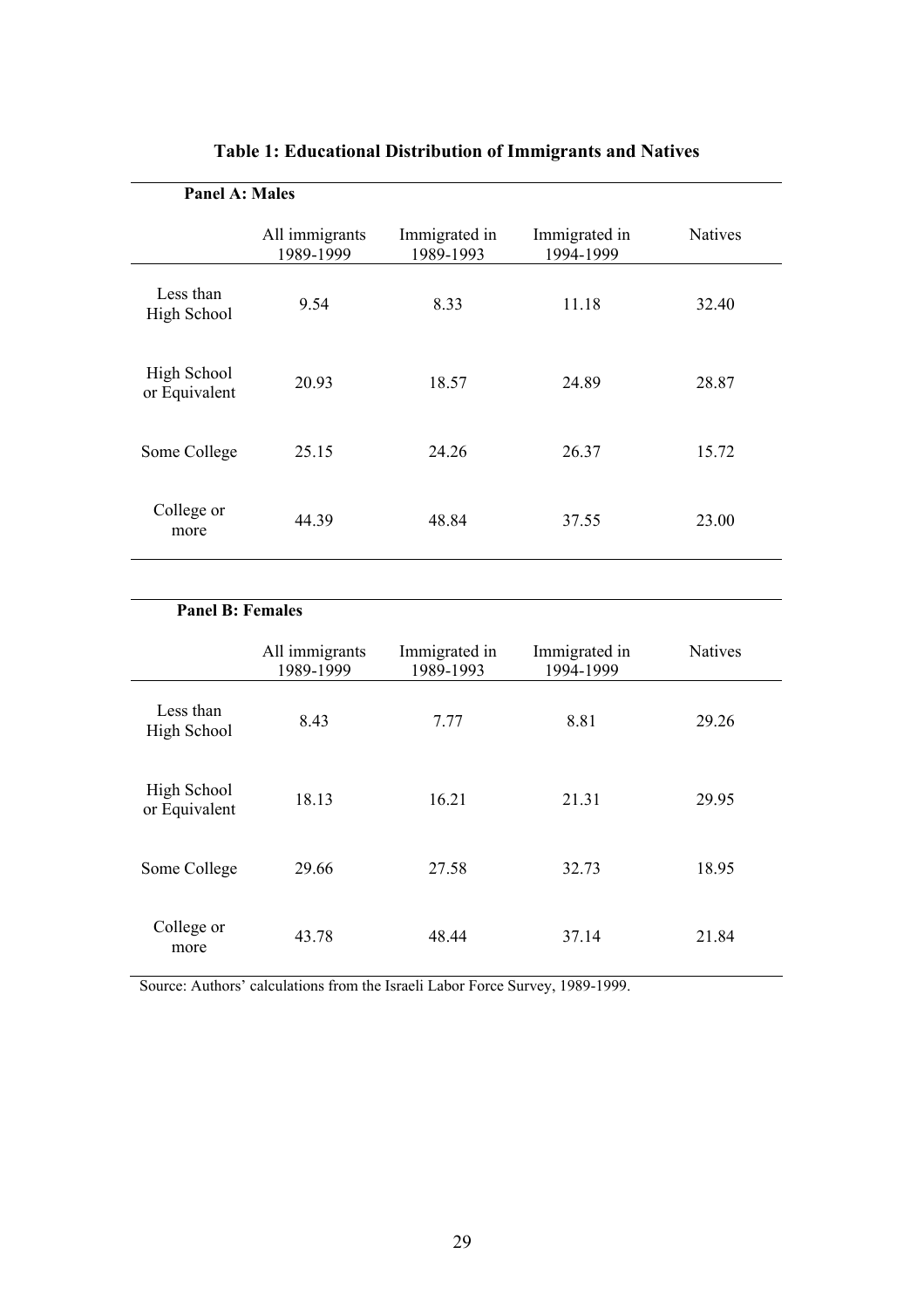|                                             | 1989-1993      |                | 1994-1999      |                |
|---------------------------------------------|----------------|----------------|----------------|----------------|
|                                             | All immigrants | <b>Natives</b> | All immigrants | <b>Natives</b> |
| Academic and<br>Scientific<br>Professionals | 12.02          | 9.41           | 12.94          | 10.16          |
| Associate<br>Professionals                  | 8.26           | 10.92          | 10.02          | 11.87          |
| Managers                                    | 0.40           | 8.61           | 1.74           | 9.60           |
| <b>Clerical Workers</b>                     | 1.56           | 9.14           | 3.34           | 9.19           |
| Sales Workers                               | 2.34           | 9.75           | 3.45           | 9.68           |
| Service Workers                             | 14.17          | 8.16           | 13.52          | 9.48           |
| Skilled<br>Agricultural<br>Workers          | 3.47           | 4.60           | 5.03           | 4.20           |
| Skilled Industry<br>Workers                 | 44.12          | 36.03          | 41.88          | 33.46          |
| <b>Unskilled Workers</b>                    | 13.66          | 3.39           | 8.09           | 2.34           |

# **Table 2: Occupational Distribution of Immigrants and Natives**

#### **Panel B: Females**

|                                             | 1989-1993      |         | 1994-1999      |         |  |
|---------------------------------------------|----------------|---------|----------------|---------|--|
|                                             | All immigrants | Natives | All immigrants | Natives |  |
| Academic and<br>Scientific<br>Professionals | 9.03           | 9.49    | 10.39          | 10.04   |  |
| Associate<br>Professionals                  | 14.40          | 26.51   | 13.79          | 25.68   |  |
| Managers                                    | 0.42           | 2.49    | 0.70           | 3.59    |  |
| <b>Clerical Workers</b>                     | 7.82           | 27.62   | 9.90           | 30.09   |  |
| <b>Sales Workers</b>                        | 4.99           | 7.71    | 6.37           | 7.47    |  |
| Service Workers                             | 36.75          | 18.17   | 36.30          | 17.48   |  |
| Skilled<br>Agricultural<br>Workers          | 2.24           | 1.27    | 3.79           | 1.21    |  |
| Skilled Industry<br>Workers                 | 15.37          | 5.42    | 13.83          | 3.74    |  |
| Unskilled Workers                           | 8.97           | 1.32    | 4.94           | 0.70    |  |

Source: Authors' calculations from the Israeli Labor Force Survey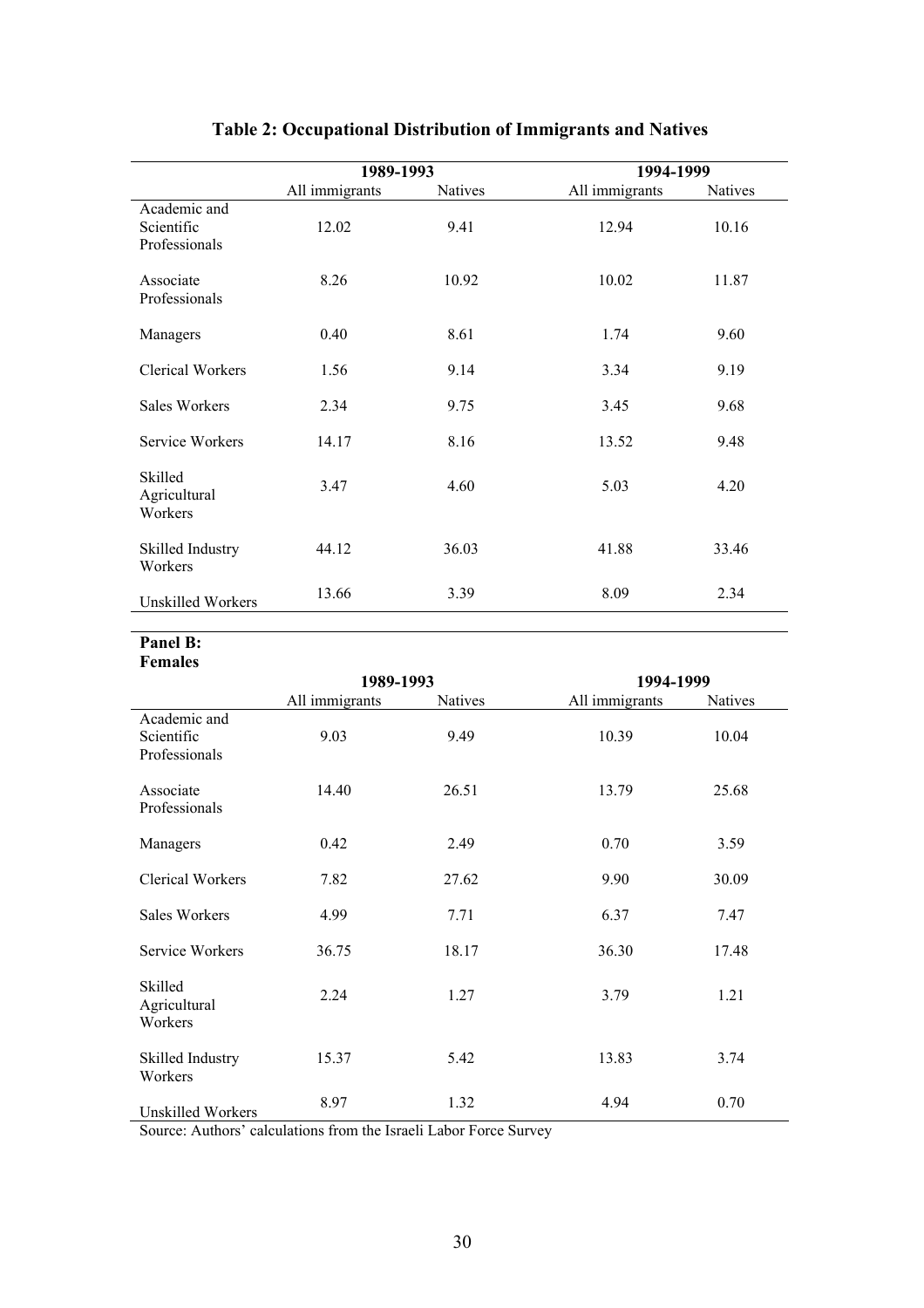| <b>Panel A: Males</b>      |                |                |                |                |  |
|----------------------------|----------------|----------------|----------------|----------------|--|
|                            | 1989-1993      |                | 1994-1999      |                |  |
|                            | All immigrants | <b>Natives</b> | All immigrants | <b>Natives</b> |  |
| Jerusalem                  | 7.08           | 10.44          | 5.17           | 10.11          |  |
| North                      | 13.33          | 16.68          | 13.29          | 17.56          |  |
| Haifa                      | 17.98          | 13.86          | 16.03          | 13.32          |  |
| Tel Aviv<br>(outer circle) | 23.58          | 22.55          | 21.90          | 23.77          |  |
| Tel Aviv<br>(inner circle) | 20.61          | 23.68          | 17.96          | 21.52          |  |
| South                      | 16.20          | 10.88          | 23.09          | 11.58          |  |
| West Bank                  | 1.23           | 1.92           | 2.56           | 2.13           |  |

# **Table 3: Residential Distribution of Immigrants and Natives**

| <b>Panel B: Females</b>    |                |         |                |         |
|----------------------------|----------------|---------|----------------|---------|
|                            | 1989-1993      |         | 1994-1999      |         |
|                            | All immigrants | Natives | All immigrants | Natives |
| Jerusalem                  | 8.23           | 11.49   | 5.78           | 11.32   |
| North                      | 13.26          | 15.98   | 13.07          | 16.93   |
| Haifa                      | 18.33          | 13.44   | 16.45          | 13.13   |
| Tel Aviv<br>(outer circle) | 23.47          | 22.08   | 20.78          | 23.43   |
| Tel Aviv<br>(inner circle) | 19.21          | 24.60   | 18.10          | 21.98   |
| South                      | 16.20          | 10.46   | 23.31          | 11.03   |
| West Bank                  | 1.30           | 1.95    | 2.50           | 2.18    |

Source: Authors' calculations from the Israeli Labor Force Survey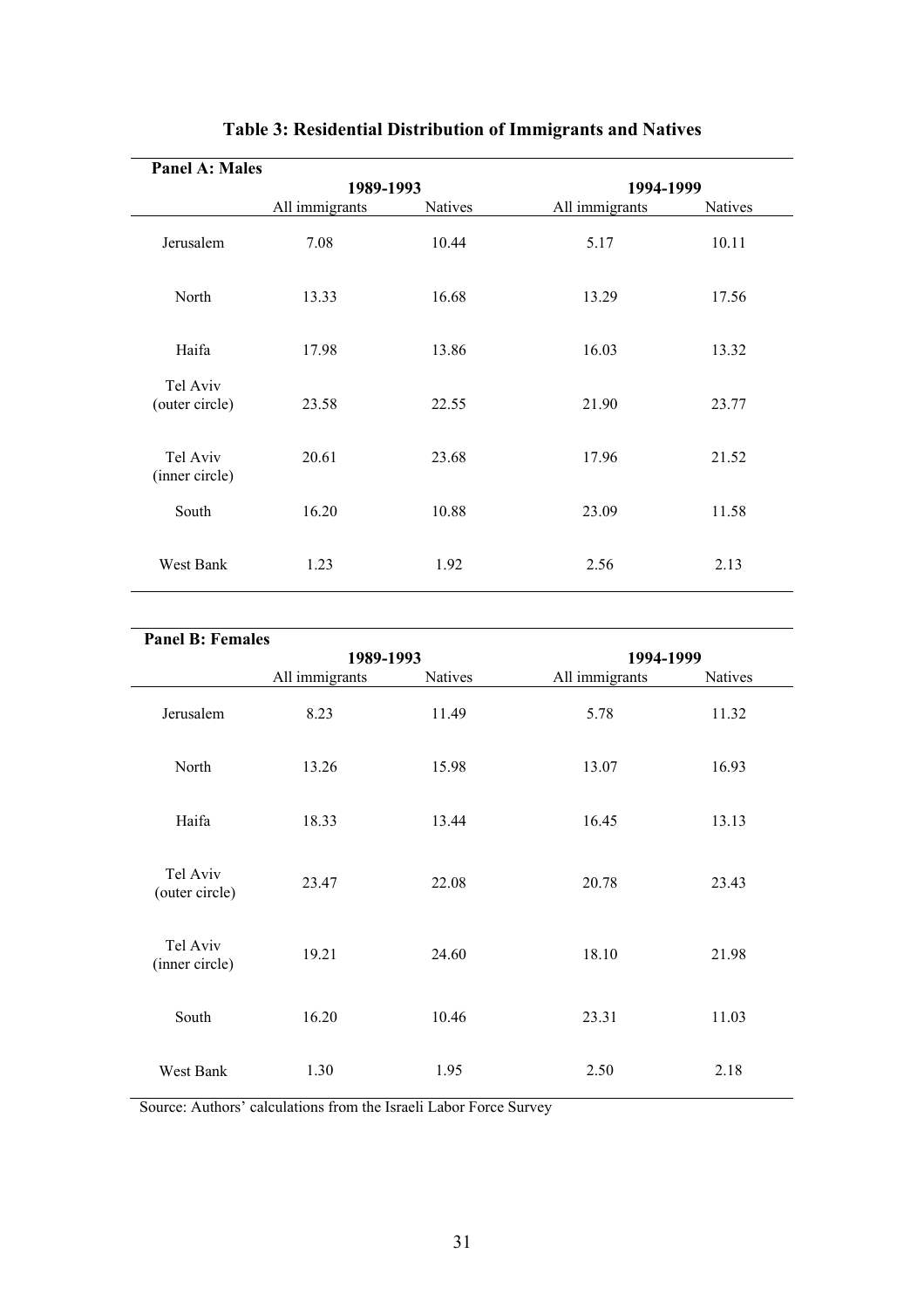|                                                    | <b>Males</b> | <b>Females</b> |
|----------------------------------------------------|--------------|----------------|
| Employed (% of the population)                     | 80.24        | 57.30          |
| Education                                          | 11.87        | 11.59          |
| Experience                                         | 24.51        | 23.03          |
| Percentage married                                 | 82.45        | 80.30          |
| Number of children aged 0-4                        | 0.437        | 0.447          |
| Number of children aged 5-14                       | 0.896        | 0.995          |
| Number of children aged 15-17                      | 0.275        | 0.296          |
| Percentage of Non-Jews                             | 13.89        | 13.73          |
| Origin Asia-Africa*                                | 44.57        | 44.14          |
| Origin Europe-America <sup>*</sup>                 | 32.85        | 33.11          |
| Percentage foreign born                            | 37.82        | 36.08          |
| Years in Israel (foreign born)                     | 33.67        | 31.72          |
| Employed in public sector $(\% )$                  | 17.83        | 46.95          |
| Total number of natives in LFS<br>sample           | 58,485       | 59,263         |
| Hourly wage (2000 NIS)**                           | 44.99        | 36.44          |
| Log hourly wage (2000 NIS)**                       | 3.55         | 3.36           |
| Total Number of natives in Income<br>Survey sample | 40,372       | 42,437         |

**Table 4: Summary Statistics** 

Source: Authors' calculations from the Israeli Labor Force and Income surveys, 1989-1999.

\* Origin of respondent or respondent's father.

\*\* In 2000, 1 US\$ = 4.07 NIS.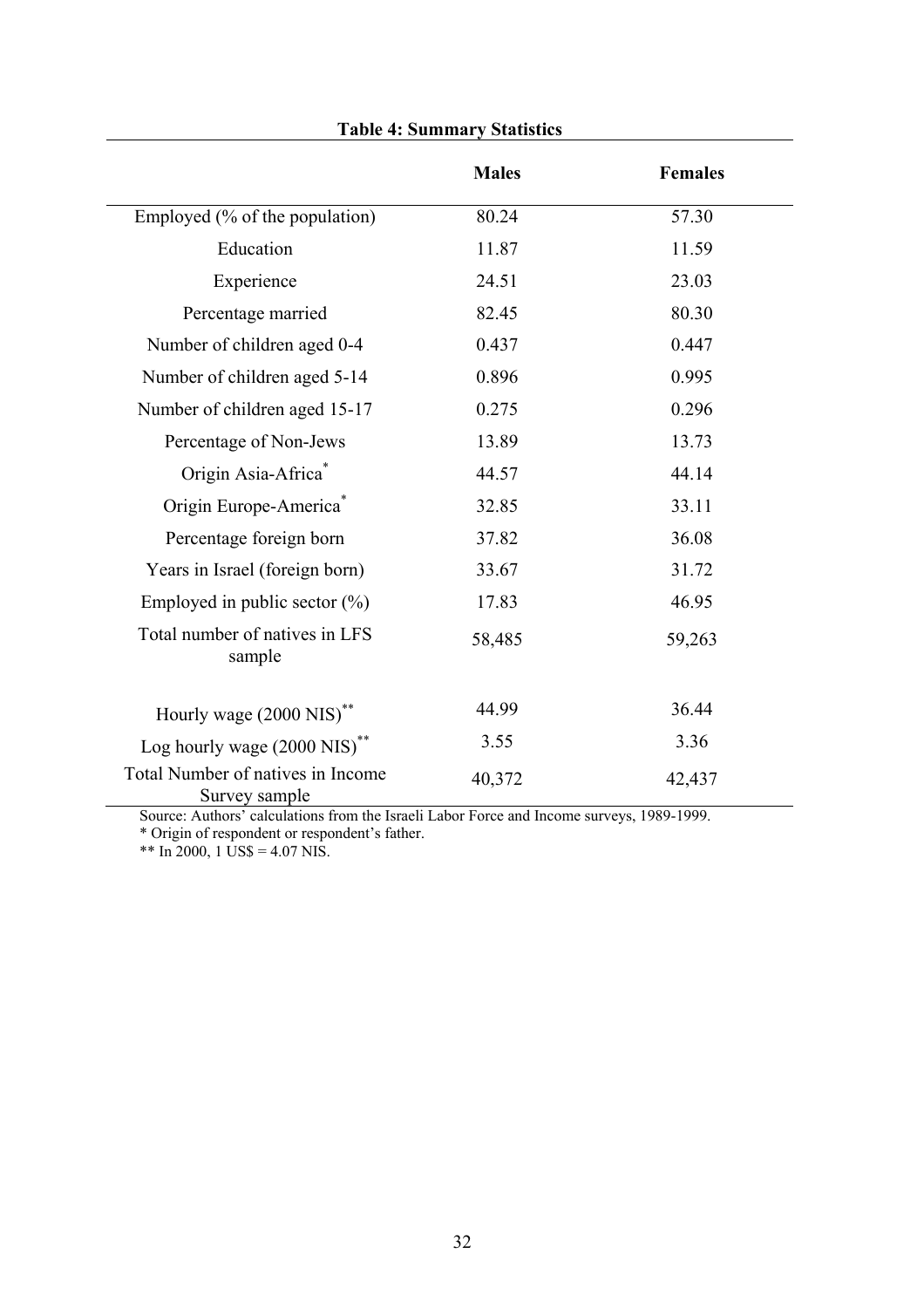| Segmentation                                    | Mean   | Std.dev. | Minimum<br>value | Maximum<br>value |
|-------------------------------------------------|--------|----------|------------------|------------------|
| Two Digit<br>Occupation                         | 0.1439 | 0.2715   | $\boldsymbol{0}$ | 4.4117           |
| District of<br>Residence $\times$<br>Occupation | 0.1247 | 0.1440   | $\overline{0}$   | 1.0997           |
| Schooling $\times$<br>Occupation                | 0.1477 | 0.3580   | $\theta$         | 8.3078           |
| Industry $\times$<br>Occupation                 | 0.1413 | 0.4136   | $\overline{0}$   | 10.7266          |
| Schooling $\times$<br>Experience                | 0.1593 | 0.2201   | $\overline{0}$   | 1.9092           |

## **Table 5: Immigrants' Share by Labor Market Segmentation\***

Immigrants' share in cell *j* at time *t* is defined as the number of immigrants in cell *j* at time *t* divided by total employment in cell  $\tilde{j}$  in 1989.

The summary statistics in all segmentations are calculated across all cells and all periods, and are weighted by the number of natives employed in the segment.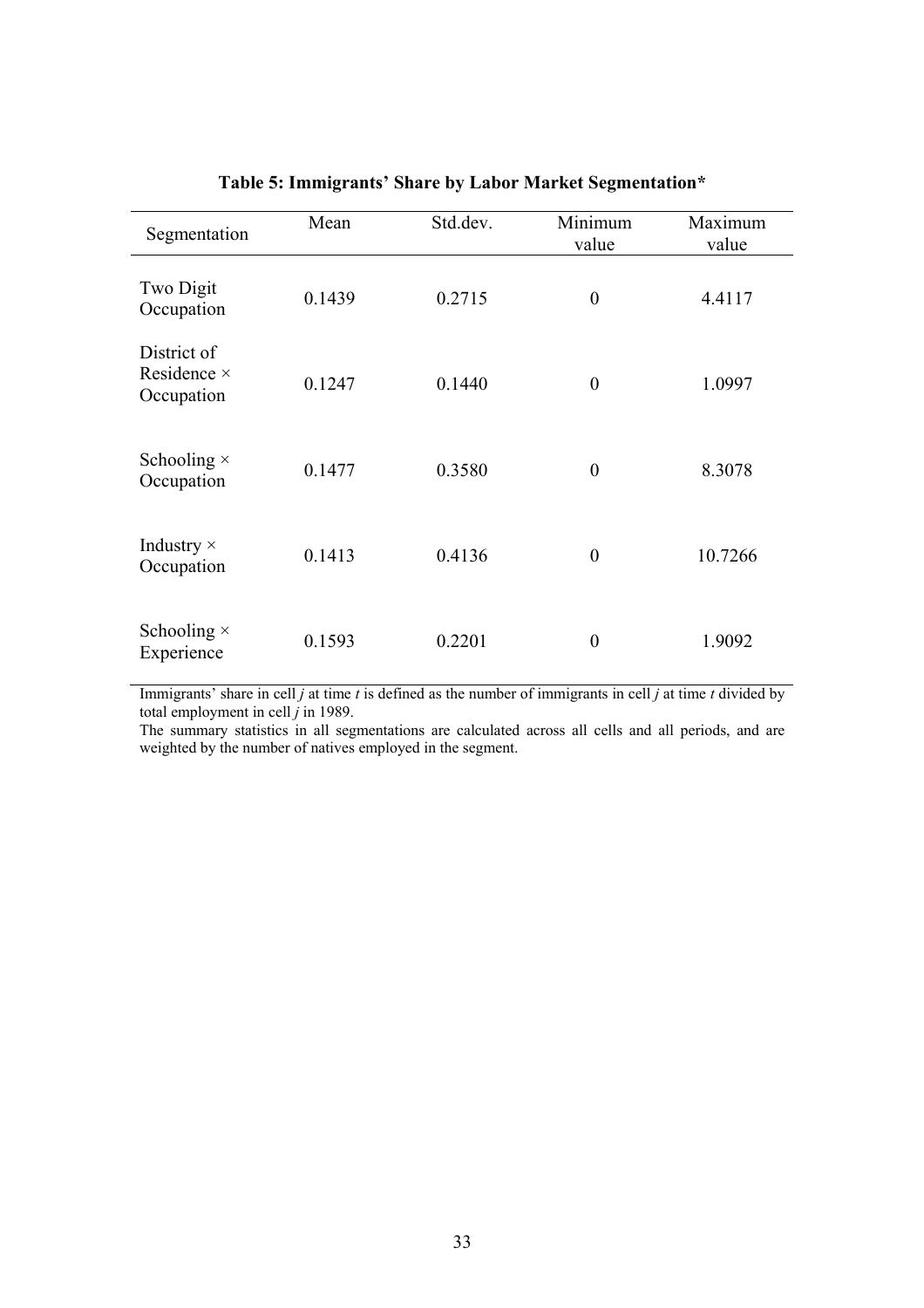|                                | <b>Constant Effect</b> |             | <b>Dynamic Effect</b>           |                                   |                                 |                                   |  |
|--------------------------------|------------------------|-------------|---------------------------------|-----------------------------------|---------------------------------|-----------------------------------|--|
|                                | (1)                    | (2)         |                                 | (3)                               |                                 | (4)                               |  |
|                                |                        |             | $\lambda_0$ : Initial<br>Effect | $\lambda_1$ : Change<br>over time | $\lambda_0$ : Initial<br>Effect | $\lambda_1$ : Change<br>over time |  |
| <b>Panel A: Males</b>          |                        |             |                                 |                                   |                                 |                                   |  |
| Two Digit Occupation           | $-0.0085$              | $-0.0042$   | $-0.3066$                       | 0.0678                            | $-0.2032$                       | 0.0393                            |  |
|                                | $[-0.5734]$            | $[-0.0964]$ | $[-4.9548]$                     | [5.0404]                          | $[-2.9052]$                     | [3.8904]                          |  |
| District of Residence $\times$ | $-0.4429$              | $-0.1847$   | $-0.8771$                       | 0.1088                            | $-0.2743$                       | 0.0205                            |  |
| Occupation                     | $[-11.1640]$           | $[-3.4650]$ | $[-9.1291]$                     | [4.5575]                          | $[-2.5579]$                     | [0.9522]                          |  |
| Schooling $\times$ Occupation  | $-0.0990$              | $-0.0234$   | $-0.2110$                       | 0.0270                            | $-0.0081$                       | $-0.0032$                         |  |
|                                | [-7.9195]              | $[-1.1353]$ | $[-4.1457]$                     | [2.4256]                          | [-0.1810]                       | $[-0.3648]$                       |  |
| Industry $\times$ Occupation   | $-0.0540$              | $-0.0150$   | $-0.3231$                       | 0.0631                            | $-0.1615$                       | 0.0309                            |  |
|                                | $[-4.7233]$            | $[-0.6610]$ | $[-4.7542]$                     | [4.4093]                          | $[-3.4668]$                     | [3.3457]                          |  |
| Schooling $\times$ Experience  | 0.4079                 | 0.0813      | 0.6284                          | $-0.0442$                         | 0.1179                          | $-0.0062$                         |  |
|                                | [13.4580]              | [1.9867]    | [8.3661]                        | $[-3.1045]$                       | [1.2325]                        | $[-0.4103]$                       |  |
| Cell Fixed Effects             | No                     | Yes         |                                 | No                                |                                 | Yes                               |  |

### **Table 6: The Effect of Immigration on Native Wages: Constant and Dynamic Effects**

|                                | <b>Constant Effect</b> |             | <b>Dynamic Effect</b>           |                                   |                                 |                                   |
|--------------------------------|------------------------|-------------|---------------------------------|-----------------------------------|---------------------------------|-----------------------------------|
|                                | (1)                    | (2)         |                                 | (3)                               | (4)                             |                                   |
|                                |                        |             | $\lambda_0$ : Initial<br>Effect | $\lambda_1$ : Change<br>over time | $\lambda_0$ : Initial<br>Effect | $\lambda_1$ : Change<br>over time |
| <b>Panel B: Females</b>        |                        |             |                                 |                                   |                                 |                                   |
| Two Digit Occupation           | $-0.2316$              | $-0.1152$   | $-0.7131$                       | 0.1131                            | $-0.2836$                       | 0.0352                            |
|                                | $[-7.5853]$            | $[-2.6113]$ | $[-5.8049]$                     | [4.7091]                          | $[-3.6148]$                     | [2.4002]                          |
| District of Residence $\times$ | $-0.6054$              | $-0.2775$   | $-1.5476$                       | 0.2344                            | $-0.5668$                       | 0.0651                            |
| Occupation                     | $[-10.6274]$           | $[-4.1059]$ | $[-11.7495]$                    | [7.4842]                          | $[-3.9403]$                     | [2.4484]                          |
| Schooling $\times$ Occupation  | $-0.1203$              | $-0.0624$   | $-0.2837$                       | 0.0446                            | $-0.1354$                       | 0.0156                            |
|                                | $[-5.5008]$            | $[-1.9418]$ | $[-2.9224]$                     | [1.9137]                          | $[-1.9038]$                     | [1.1764]                          |
| Industry $\times$ Occupation   | $-0.0740$              | $-0.0675$   | $-0.3219$                       | 0.0594                            | $-0.1249$                       | 0.0118                            |
|                                | $[-5.1300]$            | $[-2.6740]$ | $[-3.9293]$                     | [3.3342]                          | $[-2.0604]$                     | [1.0749]                          |
| Schooling $\times$ Experience  | 0.5021                 | 0.1165      | 0.9215                          | $-0.0799$                         | 0.1593                          | $-0.0069$                         |
|                                | [14.7259]              | [2.4793]    | [10.8672]                       | $[-5.3979]$                       | [1.5166]                        | $[-0.4477]$                       |
| Cell Fixed Effects             | N <sub>0</sub>         | Yes         |                                 | N <sub>0</sub>                    |                                 | Yes                               |

Dependent variable: log hourly wages. Entries in the table represent the parameter estimate, standard errors (in parentheses) and t-statistics (in brackets) for the coefficient on the fraction immigrants in a labor market segment from separate regressions. Standard errors are robust to general heteroskedasticity and clustering at the segment-calendar quarter level. Sample sizes: around 24,200 for males; around 19,300 for females.

The sample is an extract from the 1989-1999 Israeli Income Survey, and includes all natives and pre-1989 immigrants for whom data on occupation is non-missing. The male sample is restricted to ages 25 to 65, the female sample is restricted to ages 25 to 60. All regressions include the following variables: total employment in the segment, an index of labor demand for workers in the segment (see text for details, education, experience, experience squared; a dummy for married; dummies for the number of children between 0 and 4, between 5 and 14, and between 15 and 17; a dummy for non-Jews; dummies for ethnic origin Asia-Africa and ethnic origin Europe-America-Oceania (third generation Israelis are the omitted category); a dummy for foreign born status and years since immigration (zero for natives); a full set of calendar quarter dummies. Observations with missing data were deleted.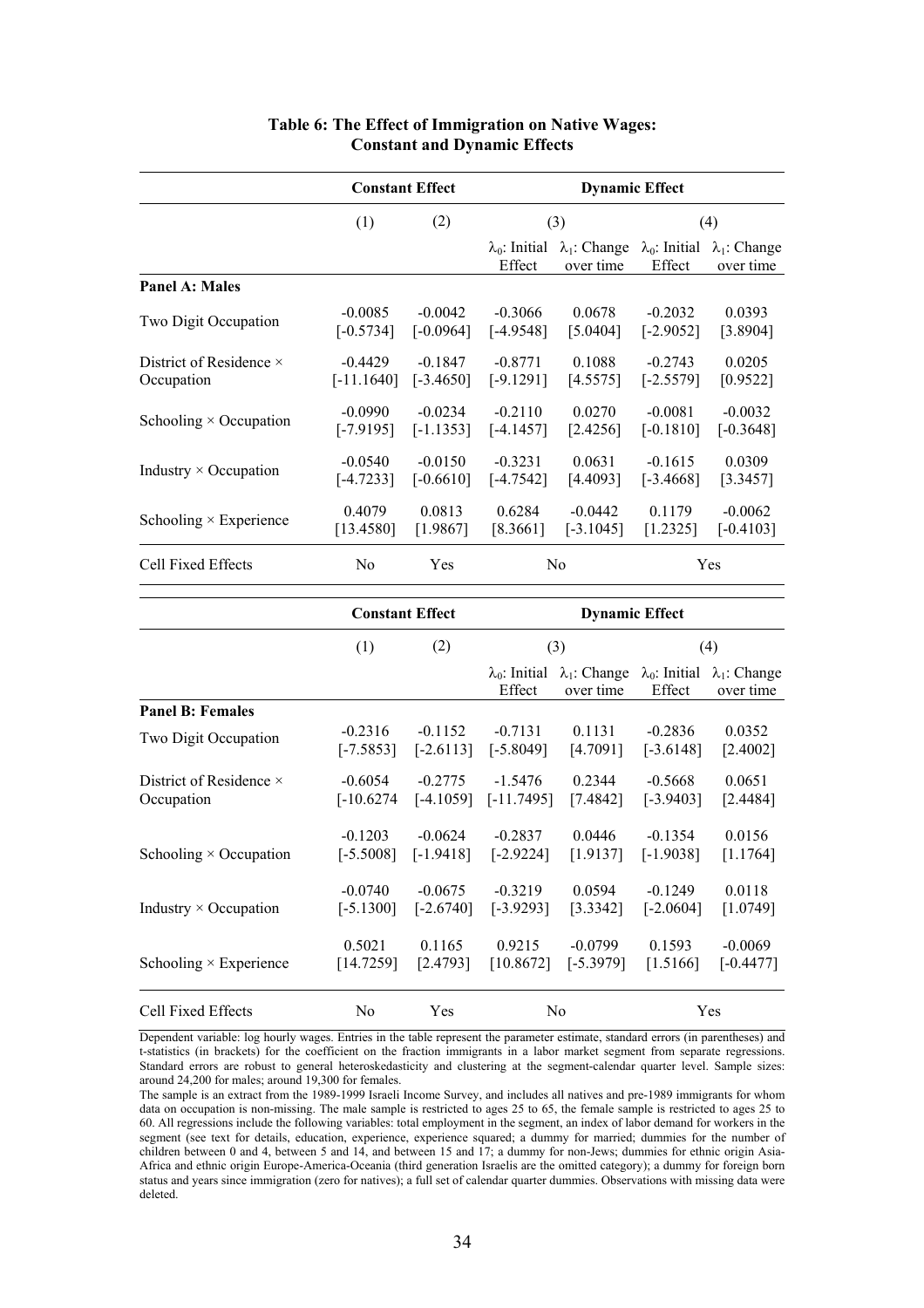|                                | <b>Constant Effect</b> |             | <b>Dynamic Effect</b>           |                                   |                                 |                                   |  |
|--------------------------------|------------------------|-------------|---------------------------------|-----------------------------------|---------------------------------|-----------------------------------|--|
|                                | (1)                    | (2)         |                                 | (3)                               |                                 | (4)                               |  |
|                                |                        |             | $\lambda_0$ : Initial<br>Effect | $\lambda_1$ : Change<br>over time | $\lambda_0$ : Initial<br>Effect | $\lambda_1$ : Change<br>over time |  |
| Panel A: Males                 |                        |             |                                 |                                   |                                 |                                   |  |
| Two Digit Occupation           | $-0.0114$              | 0.0099      | $-0.0602$                       | 0.0112                            | 0.0229                          | $-0.0027$                         |  |
|                                | $[-2.4835]$            | [0.9600]    | $[-3.8247]$                     | [3.4187]                          | [1.1058]                        | $[-0.8216]$                       |  |
| District of Residence $\times$ | $-0.0512$              | $-0.0054$   | $-0.1067$                       | 0.0137                            | $-0.0365$                       | 0.0070                            |  |
| Occupation                     | $[-5.6237]$            | $[-0.3500]$ | $[-4.2082]$                     | [2.5578]                          | $[-1.1149]$                     | [1.1902]                          |  |
| Schooling $\times$ Occupation  | $-0.0159$              | $-0.0075$   | $-0.0229$                       | 0.0017                            | $-0.0102$                       | 0.0006                            |  |
|                                | $[-4.1643]$            | $[-0.9452]$ | $[-2.1468]$                     | [0.6603]                          | $[-0.6012]$                     | [0.1935]                          |  |
| Industry Occupation            | $-0.0053$              | 0.0094      | $-0.0418$                       | 0.0084                            | 0.0169                          | $-0.0016$                         |  |
|                                | $[-1.7757]$            | [0.943]     | $[-2.4779]$                     | [2.2768]                          | [0.8795]                        | $[-0.5225]$                       |  |
| Schooling $\times$ Experience  | $-0.0070$              | $-0.0042$   | $-0.0581$                       | 0.0101                            | $-0.0671$                       | 0.0106                            |  |
|                                | $[-1.0455]$            | $[-0.4039]$ | $[-3.3753]$                     | [3.3466]                          | $[-3.1111]$                     | [3.2909]                          |  |
| Cell fixed effects             | No                     | Yes         |                                 | N <sub>0</sub>                    |                                 | Yes                               |  |

#### **Table 7: The Effect of Immigration on Native Employment: Constant and Dynamic Effects**

|                                | <b>Constant Effect</b> |             | <b>Dynamic Effect</b>           |                                   |                                 |                                   |  |
|--------------------------------|------------------------|-------------|---------------------------------|-----------------------------------|---------------------------------|-----------------------------------|--|
|                                | (1)                    | (2)         |                                 | (3)                               |                                 | (4)                               |  |
|                                |                        |             | $\lambda_0$ : Initial<br>Effect | $\lambda_1$ : Change<br>over time | $\lambda_0$ : Initial<br>Effect | $\lambda_1$ : Change<br>over time |  |
| <b>Panel B: Females</b>        |                        |             |                                 |                                   |                                 |                                   |  |
| Two Digit Occupation           | $-0.0380$              | 0.0667      | $-0.1121$                       | 0.0174                            | 0.087                           | $-0.0044$                         |  |
|                                | $[-4.2161]$            | [3.7612]    | $[-3.5431]$                     | [2.4988]                          | [2.0740]                        | $[-0.5558]$                       |  |
| District of Residence $\times$ | $-0.0728$              | 0.0330      | $-0.2033$                       | 0.0317                            | 0.0739                          | $-0.009$                          |  |
| Occupation                     | $[-4.5491]$            | [1.2394]    | $[-5.3082]$                     | [3.8946]                          | [1.4314]                        | $[-0.9702]$                       |  |
| Schooling $\times$ Occupation  | $-0.0058$              | 0.0077      | $-0.0390$                       | 0.0082                            | 0.0107                          | $-0.0006$                         |  |
|                                | $[-0.9803]$            | [0.6847]    | $[-1.8871]$                     | [1.5943]                          | [0.3932]                        | $[-0.1110]$                       |  |
| Industry $\times$ Occupation   | $-0.0052$              | 0.0268      | $-0.0647$                       | 0.0135                            | 0.0255                          | 0.0003                            |  |
|                                | $[-1.1000]$            | [1.7927]    | $[-2.5289]$                     | [2.5179]                          | [1.0517]                        | [0.0619]                          |  |
| Schooling $\times$ Experience  | 0.0179                 | $-0.0157$   | 0.0446                          | $-0.005$                          | $-0.0457$                       | 0.0048                            |  |
|                                | [1.9263]               | $[-1.0990]$ | [1.6823]                        | $[-1.0968]$                       | $[-1.3015]$                     | [0.9537]                          |  |
| Cell fixed effects             | N <sub>0</sub>         | Yes         |                                 | N <sub>0</sub>                    |                                 | Yes                               |  |

Dependent variable: 1 if employed, 0 otherwise. Entries in the table represent the parameter estimate and t-statistics (in brackets) for the coefficient on the fraction immigrants in a labor market segment from separate linear probability models. Standard errors are robust to general heteroskedasticity and clustering at the segment-calendar quarter level. Sample sizes: around 47,000 for males; around 35,500 for females.

The sample is an extract from the 1989-1999 Israeli Labor Force Survey, and includes all natives and pre-1989 immigrants in their first LFS interview for whom data on occupation is non-missing. The male sample is restricted to ages 25 to 65, the female sample is restricted to ages 25 to 60. All regressions include the following variables: total employment in the segment, an index of labor demand for workers in the segment (see text for details, education, experience, experience squared; a dummy for married; dummies for the number of children between 0 and 4, between 5 and 14, and between 15 and 17; a dummy for non-Jews; dummies for ethnic origin Asia-Africa and ethnic origin Europe-America-Oceania (third generation Israelis are the omitted category); a dummy for foreign born status and years since immigration (zero for natives); a full set of calendar quarter dummies. Observations with missing data were deleted.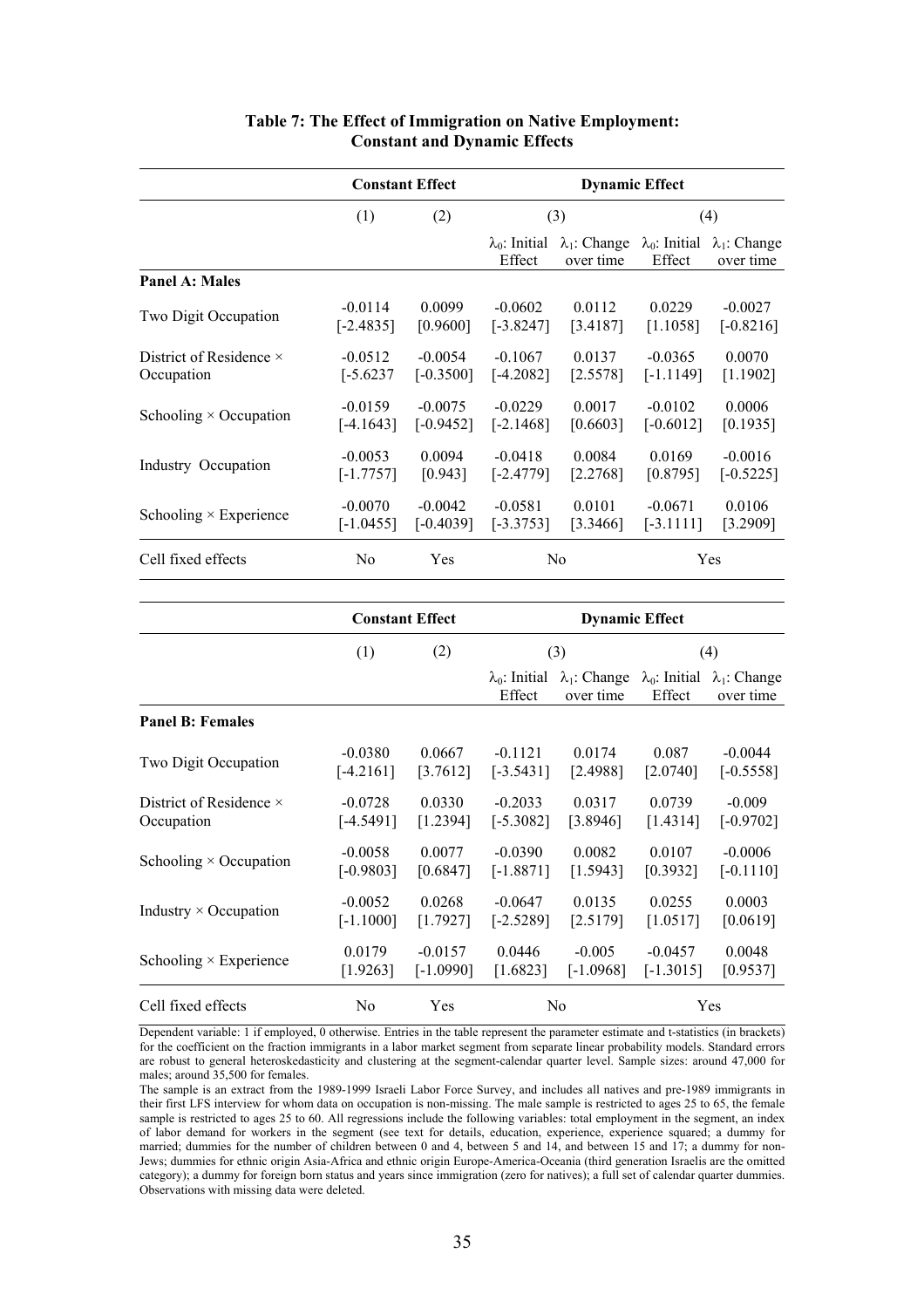|                              |                                                         |                                   |                                     | <b>RODUSTNESS CNECKS</b>          |                                                                |                                   |                                                                                            |                                   |
|------------------------------|---------------------------------------------------------|-----------------------------------|-------------------------------------|-----------------------------------|----------------------------------------------------------------|-----------------------------------|--------------------------------------------------------------------------------------------|-----------------------------------|
|                              | (1)<br><b>Autocorrelation Robust Standard</b><br>Errors |                                   | (2)<br><b>Adding Cohort Dummies</b> |                                   | (3)<br>Cell Fixed Effects Interacted with<br>Linear Time Trend |                                   | (4)<br>Cell Fixed Effects and One-digit<br>Interactions with a Full Set of Year<br>Dummies |                                   |
|                              |                                                         |                                   |                                     |                                   |                                                                |                                   |                                                                                            |                                   |
|                              | $\lambda_0$ : Initial Effect                            | $\lambda_1$ : Change over<br>time | $\lambda_0$ : Initial Effect        | $\lambda_1$ : Change over<br>time | $\lambda_0$ : Initial Effect                                   | $\lambda_1$ : Change over<br>time | $\lambda_0$ : Initial Effect                                                               | $\lambda_1$ : Change over<br>time |
| <b>Panel A: Males</b>        |                                                         |                                   |                                     |                                   |                                                                |                                   |                                                                                            |                                   |
| Two Digit Occupation         | $-0.2032$                                               | 0.0393                            | $-0.1910$                           | 0.0407                            | $-0.1067$                                                      | 0.0138                            | $-0.1024$                                                                                  | 0.0302                            |
|                              | $[-2.9183]$                                             | [4.2489]                          | $[-2.6892]$                         | [3.8775]                          | $[-1.1398]$                                                    | [0.6381]                          | $[-1.3857]$                                                                                | [2.8611]                          |
| District of Residence ×      | $-0.2743$                                               | 0.0205                            | $-0.3218$                           | 0.0152                            | $-0.2552$                                                      | 0.0229                            | 0.0239                                                                                     | $-0.0134$                         |
| Occupation                   | $[-1.9052]$                                             | [0.8858]                          | $[-2.8812]$                         | [0.6913]                          | $[-2.2929]$                                                    | [0.7981]                          | [0.1554]                                                                                   | $[-0.3934]$                       |
| Industry $\times$ Occupation | $-0.1615$                                               | 0.0309                            | $-0.1438$                           | 0.0354                            | $-0.1234$                                                      | 0.0265                            | $-0.1578$                                                                                  | 0.0391                            |
|                              | $[-1.9531]$                                             | [2.3310]                          | $[-2.8420]$                         | [3.5842]                          | $[-2.5860]$                                                    | [2.2557]                          | $[-3.1424]$                                                                                | [3.6417]                          |
| <b>Panel B: Females</b>      |                                                         |                                   |                                     |                                   |                                                                |                                   |                                                                                            |                                   |
| Two Digit Occupation         | $-0.2836$                                               | 0.0352                            | $-0.2147$                           | 0.0426                            | $-0.1235$                                                      | 0.0303                            | $-0.2516$                                                                                  | 0.0528                            |
|                              | $[-2.2154]$                                             | [1.4870]                          | $[-2.4159]$                         | [2.7854]                          | $[-1.5585]$                                                    | [1.4372]                          | $[-2.4840]$                                                                                | [2.8815]                          |
| District of Residence ×      | $-0.5668$                                               | 0.0651                            | $-0.4833$                           | 0.0689                            | $-0.3058$                                                      | 0.0453                            | $-0.1536$                                                                                  | 0.0055                            |
| Occupation                   | $[-3.7560]$                                             | [2.1222]                          | $[-3.1972]$                         | [2.5482]                          | $[-1.8406]$                                                    | [1.3735]                          | $[-0.7265]$                                                                                | [0.1336]                          |
| Industry $\times$ Occupation | $-0.1249$                                               | 0.0118                            | $-0.0898$                           | 0.0192                            | $-0.0680$                                                      | 0.0303                            | 0.1030                                                                                     | $-0.0208$                         |
|                              | $[-2.2285]$                                             | [1.6331]                          | $[-1.3733]$                         | [1.4000]                          | $[-1.2502]$                                                    | [1.4372]                          | [1.1439]                                                                                   | $[-1.1209]$                       |

**Table 8: Immigrants Short-Run and Long-Run Effects on Natives' Wage: Robustness Checks** 

Dependent variable: log hourly wages. Entries in the table represent the parameter estimate, and t-statistics (in brackets) for the coefficient on the fraction immigrants in a labor market segment from separate regressions. Standard errors are robust to general heteroskedasticity and clustering at the segment-calendar quarter level. Sample sizes: around 24,200 for males; around 19,300 for females. For sample selection rules and the full set of explanatory variables, see notes to Table 6.